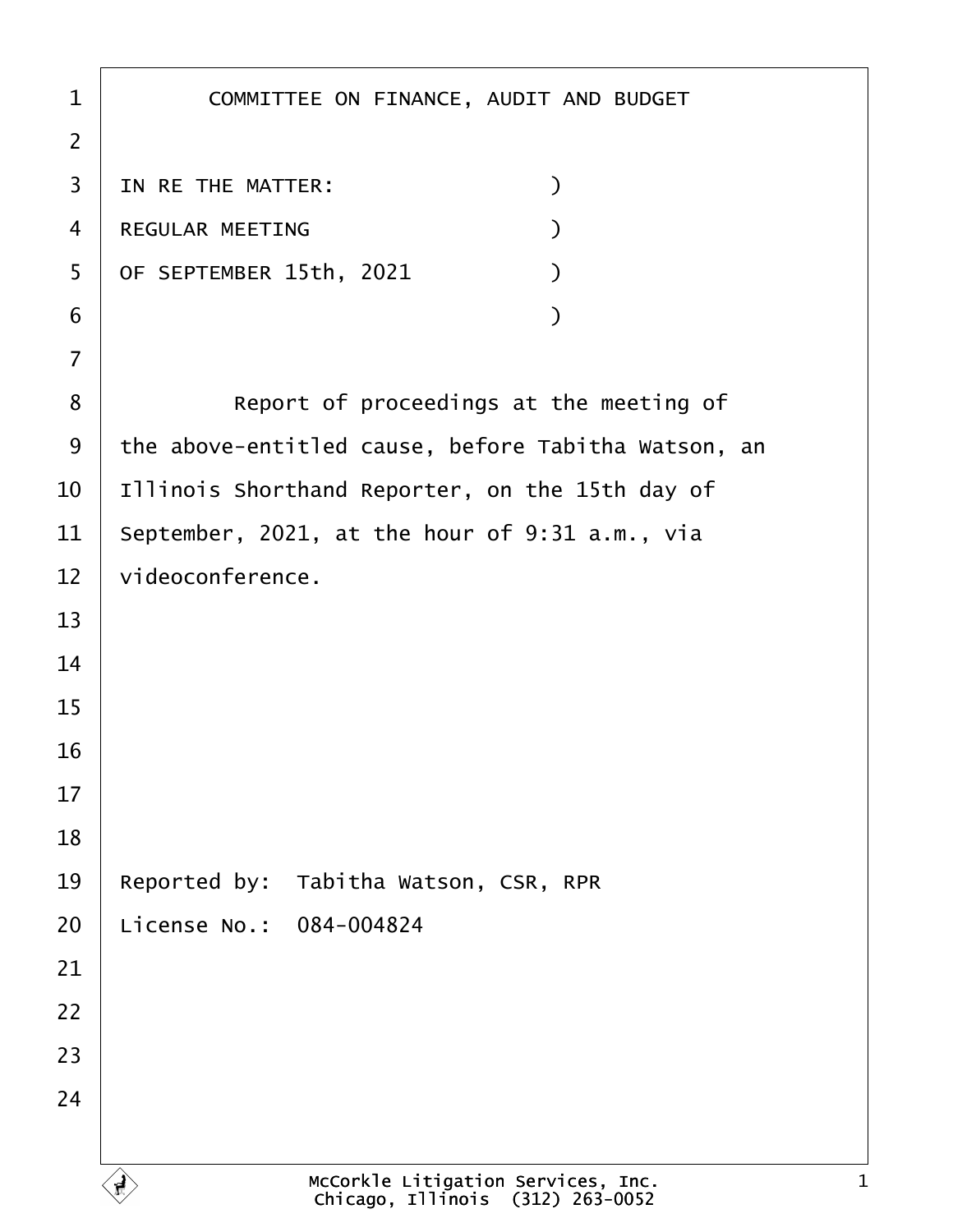| $\mathbf{1}$   | <b>BOARD MEMBERS PRESENT:</b>                                                            |
|----------------|------------------------------------------------------------------------------------------|
| $\overline{2}$ | ALEJANDRO SILVA, Chairperson                                                             |
| 3              | ARABEL ALVA ROSALES                                                                      |
| $\overline{4}$ | LESTER BARCLAY                                                                           |
| 5              | <b>KEVIN IRVINE</b>                                                                      |
| 6              | <b>BERNARD JAKES</b>                                                                     |
| $\overline{7}$ | <b>JOHNNY MILLER</b>                                                                     |
| 8              |                                                                                          |
| 9              |                                                                                          |
| 10             |                                                                                          |
| 11             | STAFF PRESENT:                                                                           |
| 12             | DORVAL R. CARTER, JR., President                                                         |
| 13             | GREGORY LONGHINI, Secretary                                                              |
| 14             | BRAD JANSEN, Deputy General Counsel                                                      |
| 15             | MICHELLE CURRAN                                                                          |
| 16             | <b>JEREMY FINE</b>                                                                       |
| 17             | MOLLY POPPE                                                                              |
| 18             |                                                                                          |
| 19             |                                                                                          |
| 20             |                                                                                          |
| 21             |                                                                                          |
| 22             |                                                                                          |
| 23             |                                                                                          |
| 24             |                                                                                          |
|                |                                                                                          |
|                | McCorkle Litigation Services, Inc.<br>Chicago, Illinois (312) 263-0052<br>$\overline{2}$ |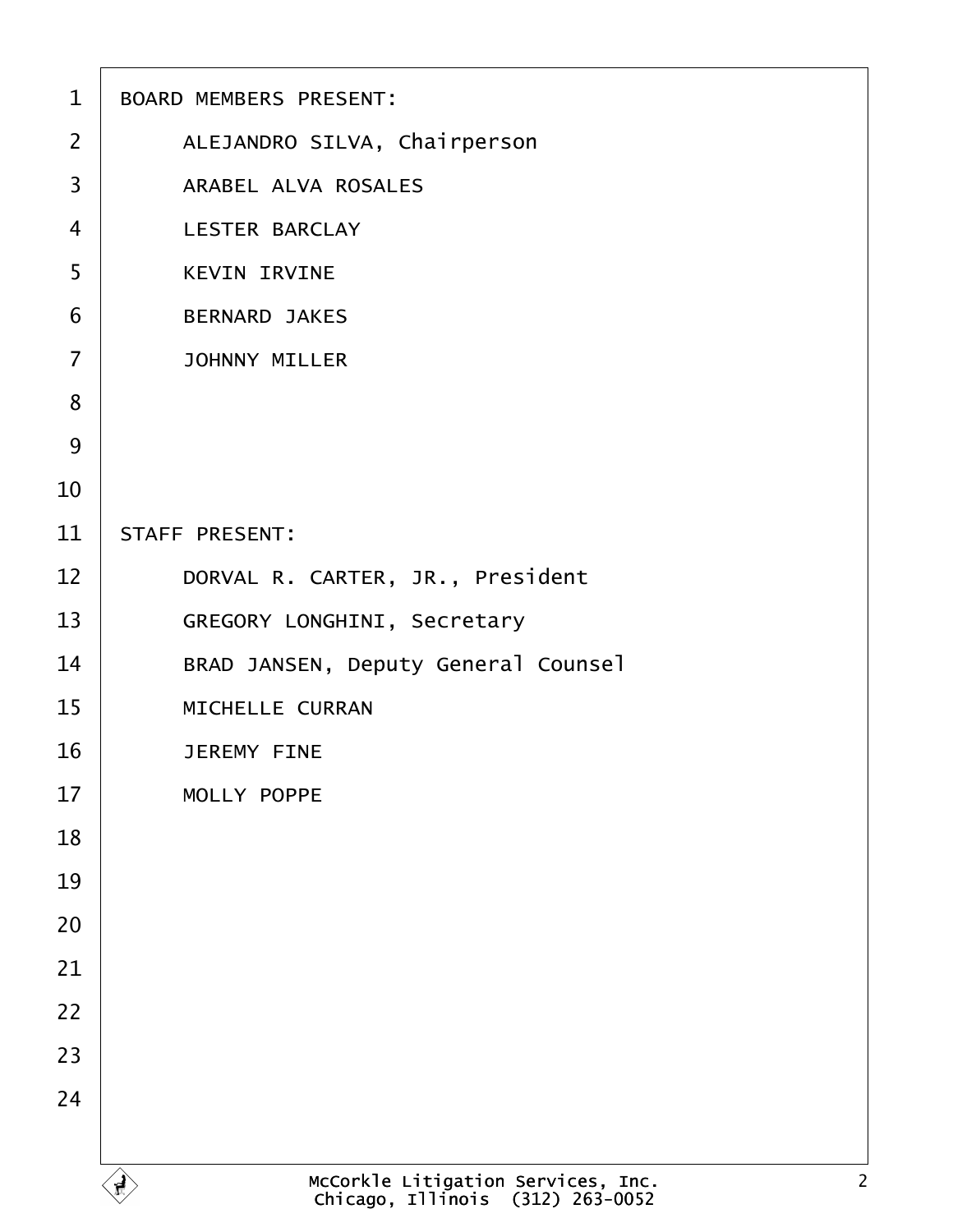<span id="page-2-0"></span>1 | **COLOREGIST (Whereupon, the following** ·2· · · · · · · · · · · ·proceedings were had via 3 | videoconference.)

4 | SECRETARY LONGHINI: Good morning. I'm Greg 5 | Longhini, the Board Secretary of the Chicago Transit Board. On September 8th of this year, the office of the Secretary of the Board issued a 8 | notice-of-changed format of Chicago Transit Board 9 (audio cut out) September 15th, 2020 due to COVID-19 pandemic.

**11** On August 20th, 2021, Governor Pritzker renewed for a period of 30 days a state-wide  $\vert$  disaster declaration as a result of the pandemic.

**If any 11 replange Pursuant to Section 7(e)** of the Open | Meetings Act, the head of the Chicago Transit | Authority has determined that it is not practical or prudent to conduct an in-person meeting in light of the ongoing pandemic. This means that as  $\parallel$  permitted by this section of the Open Meetings Act, there will not be any in-person public meetings and the Chicago Transit Authority public meetings on september 15th of this year will take place only | virtually.

 $\vert$  24  $\vert$   $\vert$  Chairman Silva, we are ready to begin the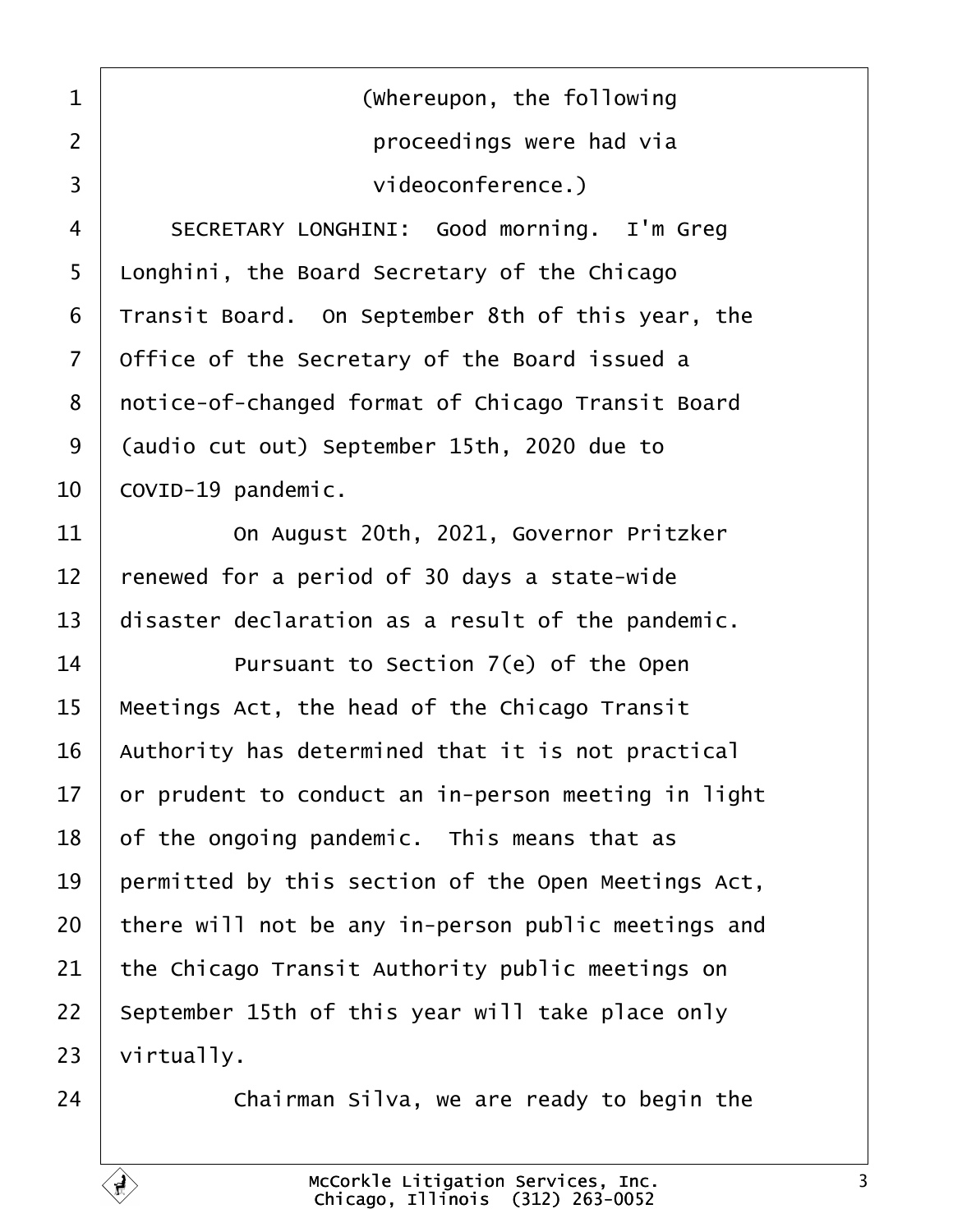<span id="page-3-0"></span>

| $\mathbf 1$    | Finance, Audit & Budget Committee meeting.          |
|----------------|-----------------------------------------------------|
| $\overline{2}$ | CHAIRPERSON SILVA: Good morning.                    |
| 3              | SECRETARY LONGHINI: Good morning.                   |
| 4              | CHAIRPERSON SILVA: I would like to call to          |
| 5              | order the September 15th, 2021 meeting of the       |
| 6              | Committee of Finance, Audit & Budget.               |
| $\overline{7}$ | will the secretary call the roll?                   |
| 8              | SECRETARY LONGHINI: Yes.                            |
| 9              | Director Miller.                                    |
| 10             | DIRECTOR MILLER: Here.                              |
| 11             | SECRETARY LONGHINI: Director Jakes.                 |
| 12             | DIRECTOR JAKES: Present.                            |
| 13             | SECRETARY LONGHINI: Director Irvine.                |
| 14             | DIRECTOR IRVINE: Here.                              |
| 15             | SECRETARY LONGHINI: Director Alva Rosales.          |
| 16             | DIRECTOR ALVA ROSALES: Here.                        |
| 17             | SECRETARY LONGHINI: I'm missing somebody.           |
| 18             | Miller, Jakes, Irvine. Director Barclay.            |
| 19             | DIRECTOR BARCLAY: Here.                             |
| 20             | SECRETARY LONGHINI: And Chairman Silva.             |
| 21             | CHAIRPERSON SILVA: Here.                            |
| 22             | SECRETARY LONGHINI: All right. We've got all        |
| 23             | six members of the Committee present. Let the       |
| 24             | record show that Deputy General Counsel Brad Jansen |
|                |                                                     |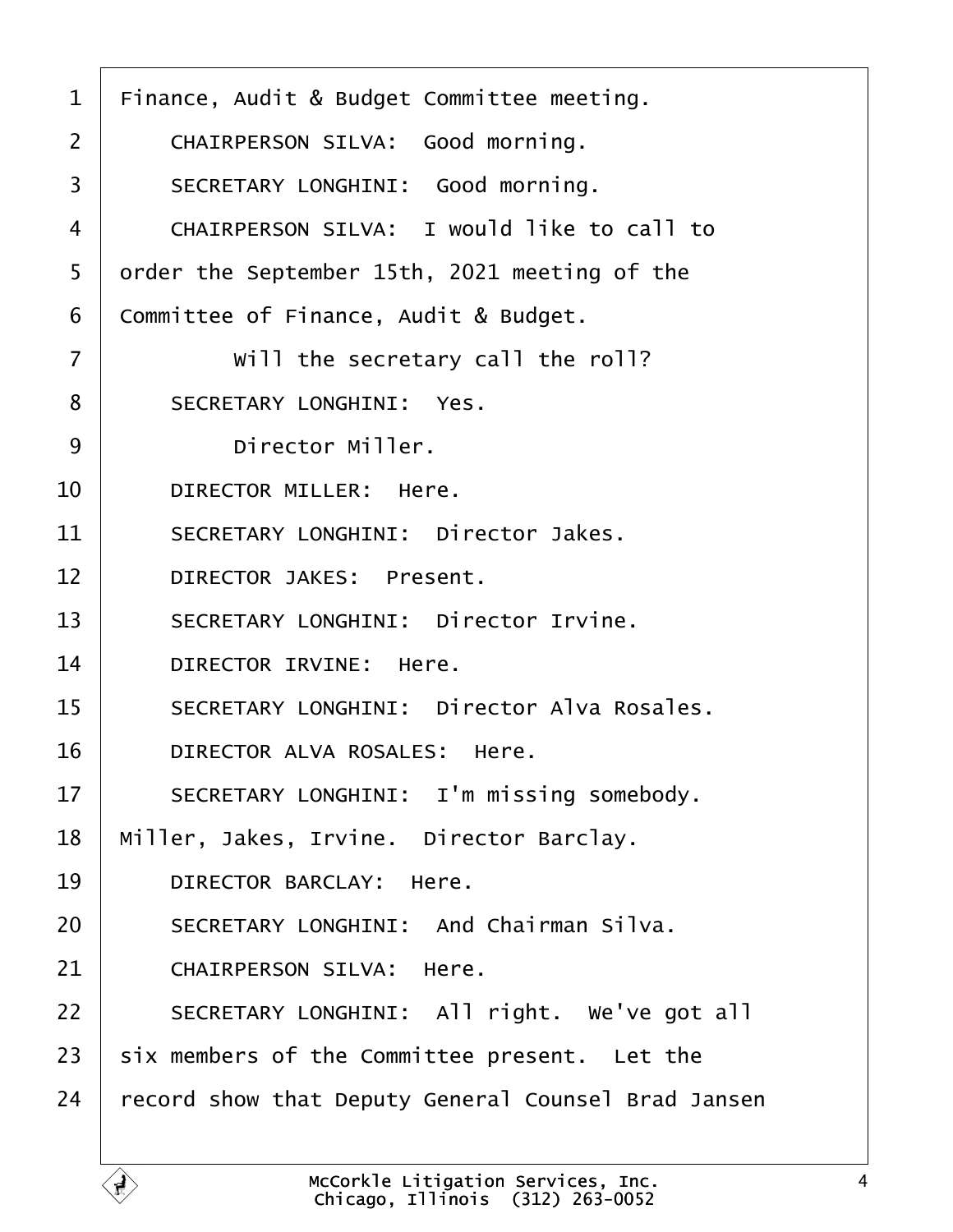<span id="page-4-0"></span>

| $\mathbf 1$    | and President Dorval Carter are also in attendance  |
|----------------|-----------------------------------------------------|
| $\overline{2}$ | at this meeting and I along with Chief Financial    |
| 3              | Officer Jeremy Fine are actually in the building.   |
| 4              | We may proceed to Agenda Item Number 2,             |
| 5              | sir.                                                |
| 6              | CHAIRPERSON SILVA: Our first order of business      |
| $\overline{7}$ | is the approval of the committee meeting minutes of |
| 8              | August 11, 2021. May I have a motion to approve?    |
| 9              | DIRECTOR JAKES: So moved.                           |
| 10             | DIRECTOR IRVINE: Second.                            |
| 11             | SECRETARY LONGHINI: Moved and seconded by           |
| 12             | Directors Jakes and Irvine. I'll take a rollcall    |
| 13             | vote.                                               |
| 14             | Director Miller.                                    |
| 15             | DIRECTOR MILLER: Yes.                               |
| 16             | SECRETARY LONGHINI: Director Jakes.                 |
| 17             | DIRECTOR JAKES: Yes.                                |
| 18             | SECRETARY LONGHINI: Director Irvine.                |
| 19             | DIRECTOR IRVINE: Yes.                               |
| 20             | SECRETARY LONGHINI: Director Alva Rosales.          |
| 21             | DIRECTOR ALVA ROSALES: Yes.                         |
| 22             | SECRETARY LONGHINI: Director Barclay.               |
| 23             | DIRECTOR BARCLAY: Yes.                              |
| 24             | SECRETARY LONGHINI: Chairman Silva.                 |
|                |                                                     |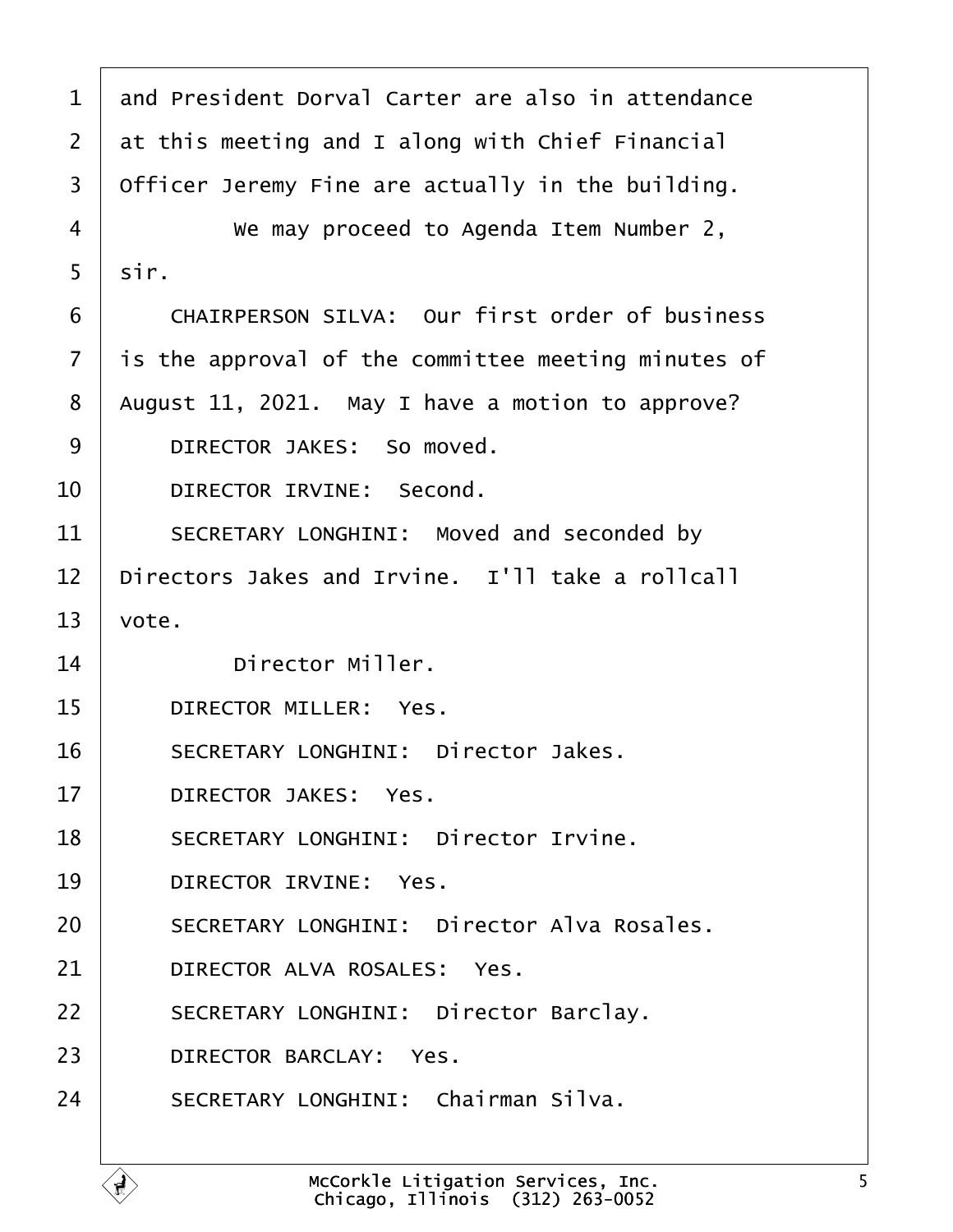2 | SECRETARY LONGHINI: Motion is approved. Six  $3 \mid$  ves votes. On to Number 3. 4 CHAIRPERSON SILVA: Our next order of business | is the finance report. Jeremy Fine. **JEREMY FINE:** Good morning. I'm Jeremy Fine, vour Chief Financial Officer and I'll be walking through the results for the month of July as well as vear-to-date numbers. **I** *with regard to our July revenues, they're*   $\parallel$  following the same form that we've seen in the  $\parallel$  prior months here where we see farebox totals slightly positive on both an amended budget and original budget basis. 15 | Passes slightly down on an amended budget and original budget basis, but overall we're essentially at budget. Slightly down on an amended budget basis and slightly positive on an original budget basis. **With regard to our reduced-fare subsidy**, those continue to come in as expected, however, | that is a haircut to what we have traditionally | received in reduced-fare subsidy and lower than what we give out in terms of free and reduced-fare McCorkle Litigation Services, Inc. Chicago, Illinois· (312) 263-0052

<span id="page-5-0"></span>1 | CHAIRPERSON SILVA: Yes.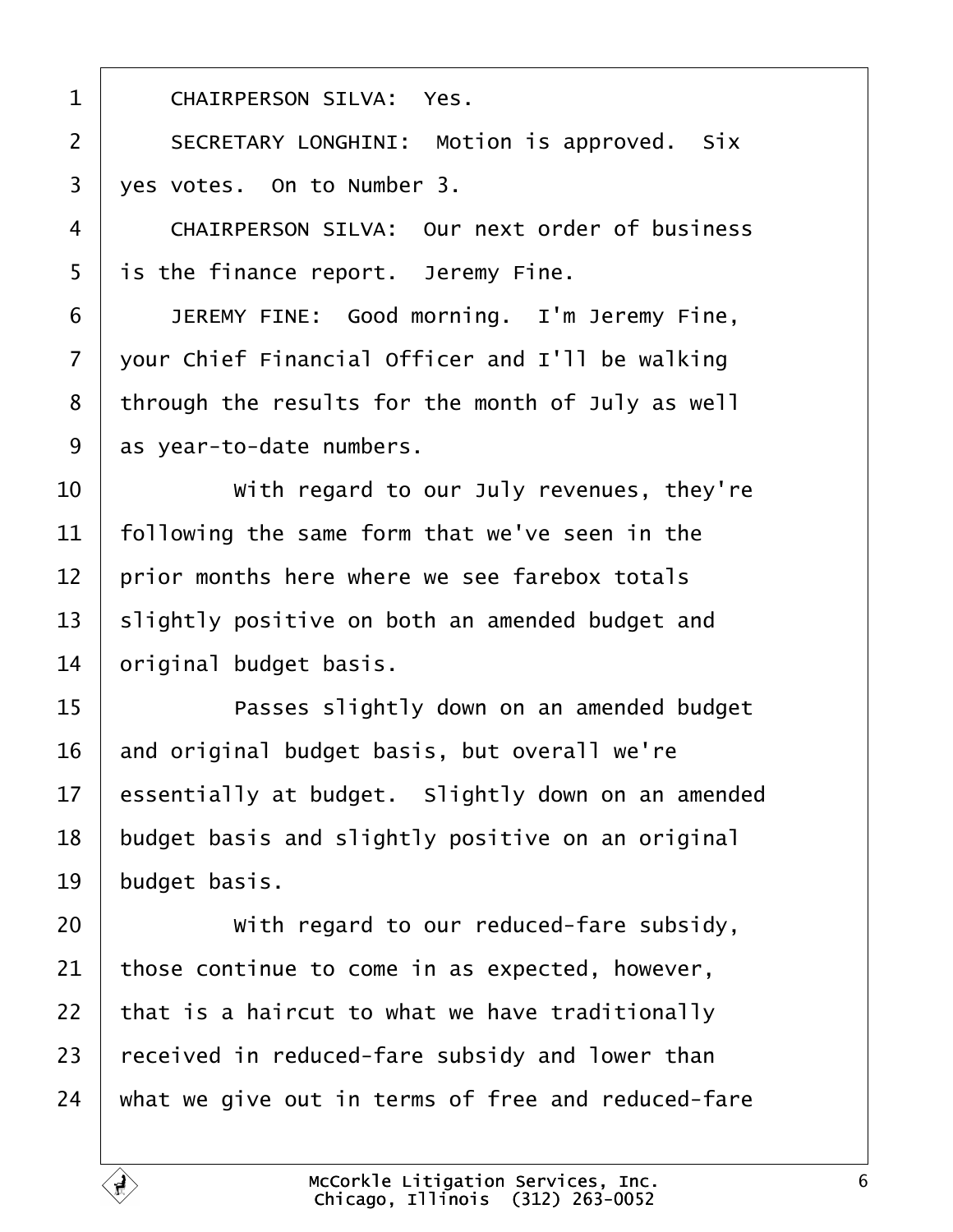<span id="page-6-0"></span>rides.

**With regard to nonfarebox totals, they're**  slightly down on an original budget basis, which leaves us for the month, you know, essentially  $5 \mid$  flat, slightly down by about 1.3 million on an amended budget basis and about 600,000 on an | original budget basis.

**I i i** If you flip to the next page, you will see 9 the year-to-date numbers and, again, we see  $\vert$  positive variance on the farebox, you know, plus and minus, you know, about budgeted levels, but down about three and a half million and positive by about three and a half million on passes on an amended budget and original budget basis. So  $\vert$  overall, again, we're tracking fairly closely to our budgeted expectations on an amended budget and original budget basis.

18· · · · · · Again, reduced-fare subsidy coming in as expected and nonfarebox totals coming in slightly below expectations. So, overall, we're, again, tracking budget pretty closely. Down about four and a half million on an amended budget basis and  $\vert$  positive by about 4 million on an original budget | basis. So, again, much different story this year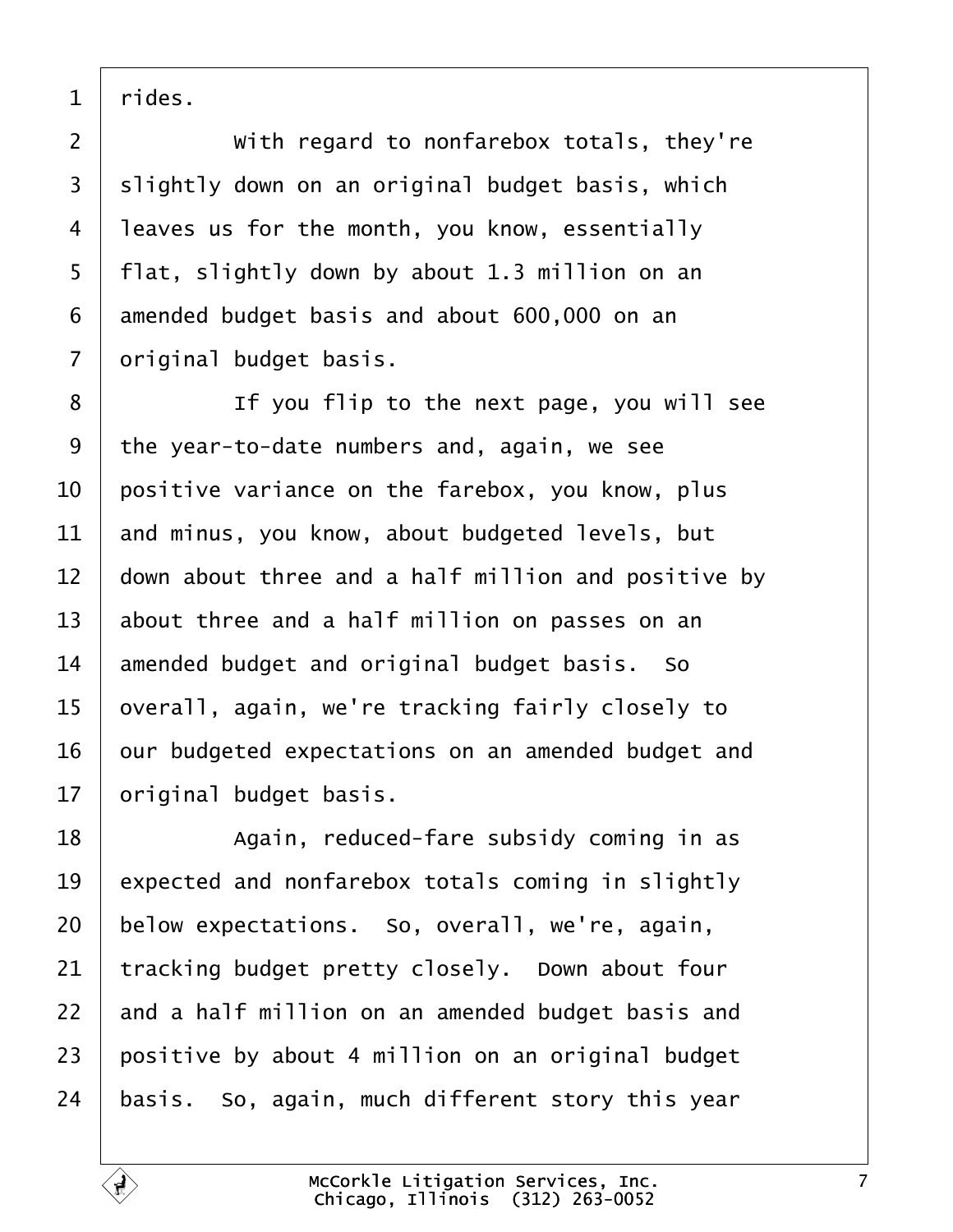<span id="page-7-0"></span>than where we were at this point last year.

**With regard to our expenses, we continue**  to keep tight controls on those. We see labor 4 | coming in positive by about \$1.1 million. Material 5 | continues to track pretty close, slightly down to | budget.

**Fuel and power have been very strong** 8 performers for us over the last several years and they are the same here this month. And then we  $\,$  have injuries and damages and security services coming in either at budget or slightly positive and  $\vert$  then other expenses continue to come in favorable by about three and a half million on an amended budget basis and about 2.7 on an original budget basis.

16 So overall, we're a little over \$6 million  $\parallel$  favorable on the amended budget and favorable by about 5.3 million on the original budget basis.  $\parallel$  when you net this against our revenues, we're about | \$4.8 million positive on an amend budget basis and | \$4.7 million positive on an original budget basis. 22 | So, again, it's nice to see some positive, you  $\vert$  know, numbers there, which dovetails into the vear-to-date numbers.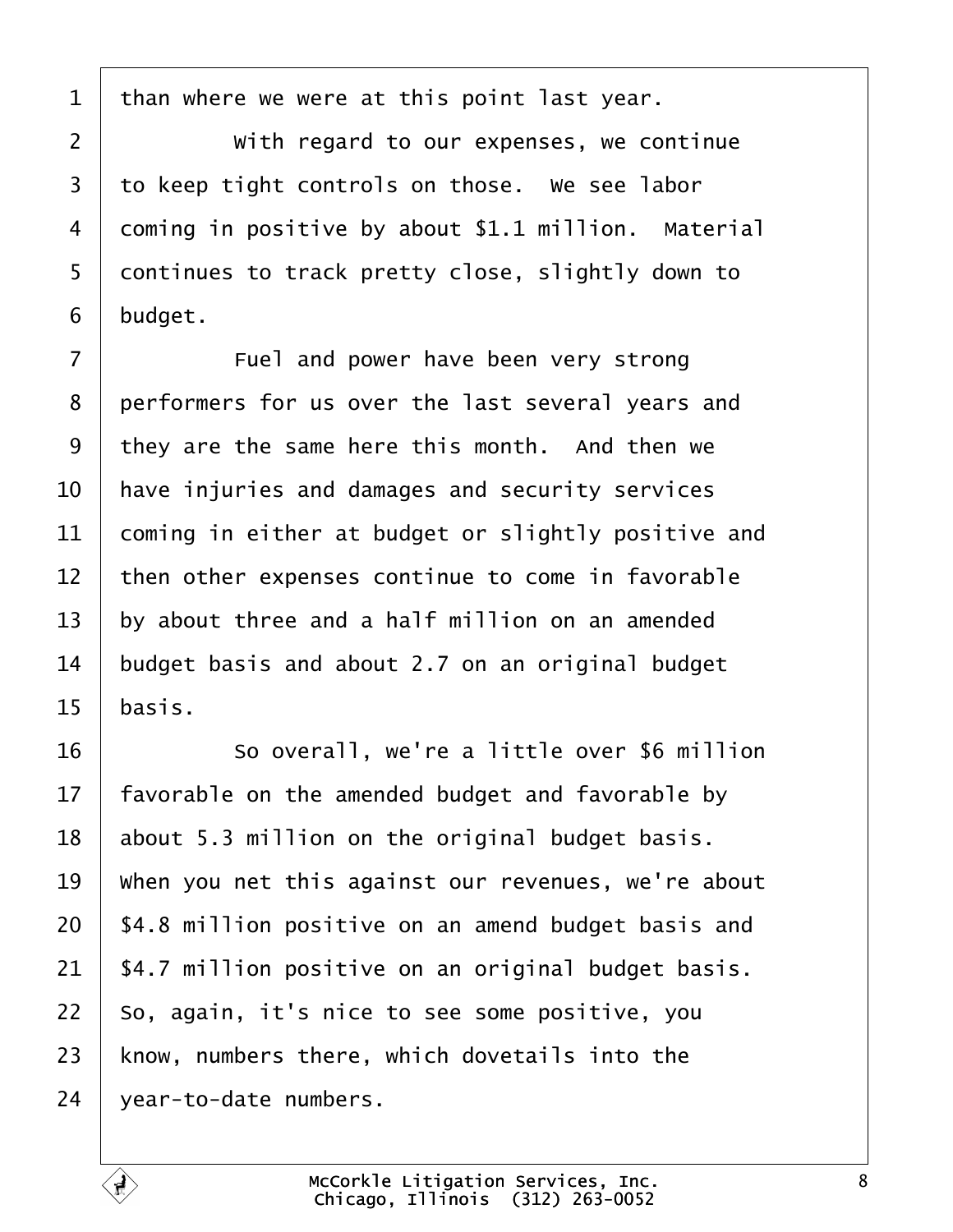<span id="page-8-0"></span>1 Again, seeing similar trajectory on the various lines. Dropping down to the bottom row | here, we see total operating expenses on a 4 vear-to-date basis a little over \$27 million 5 | favorable on an amended budget and a little over | \$38 million favorable on the original budget, which again netted against the revenues we see about | \$22.7 million favorability on the amended budget basis and a little over \$42 million favorable on  $\vert$  the original budget basis. So, again, this has been helpful to us and we'll talk about the CARES | funds here in a moment.

13 With regard to public funding, we continue to see very strong performance from our public | funding revenues in part due to the addition of online sales and to the larger, you know, public | funding portfolio. So this has helped us attain  $\mid$  very favorable results vis-à-vis our amended budget and original budget basis expectations.

**8** · So we see sales tax coming in about | \$14 million to the positive. PTF coming in a | little over 9 million. RETT continues to perform very well, a little over 4 million plus or minus.  $\vert$  And then almost \$2 million of favorability between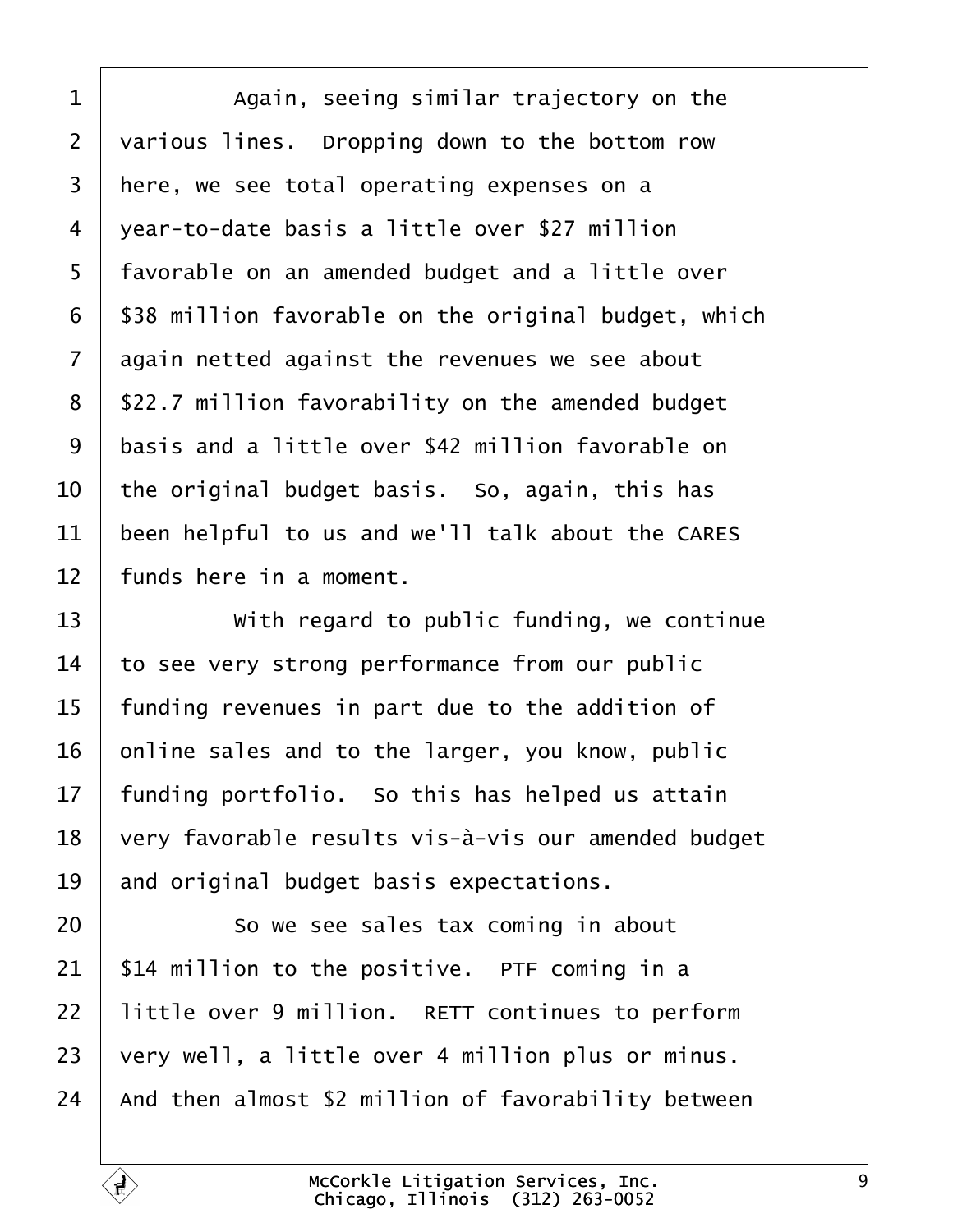<span id="page-9-0"></span> $1$  | PTF on RETT and ICE funding. So that leaves us for  $2$  the month about 28, 29 million dollars of 3 | favorabilities whether you're looking at it on an 4 amended budget or original budget basis.

·5· · · · · · This, again, follows a form that we've  $\vert$  seen over the last several months where we see vear-to-date numbers, again, dropping to the bottom 8 | line here where we see over \$110 million of 9 | favorability on the amended budget basis and almost | \$120 million of favorability on the original budget | basis. So, again, very strong performance from our public funding.

13 And then if you flip to the next page here  $\parallel$  with regard to CARES draws, again, CARES was the 15 | first package of Federal funding that we received.  $\vee$  we -- because of the fact that we have seen, you | know, positive variance both on the 18 | system-generated side of the house and particularly on the public funding side of the house, we have not needed to draw as much as we had originally anticipated. So we still do have CARES funds available, about \$80 million to draw down through 23 the remaining portion of 2021. You know, that may  $\mid$  need to be supplemented in the latter months.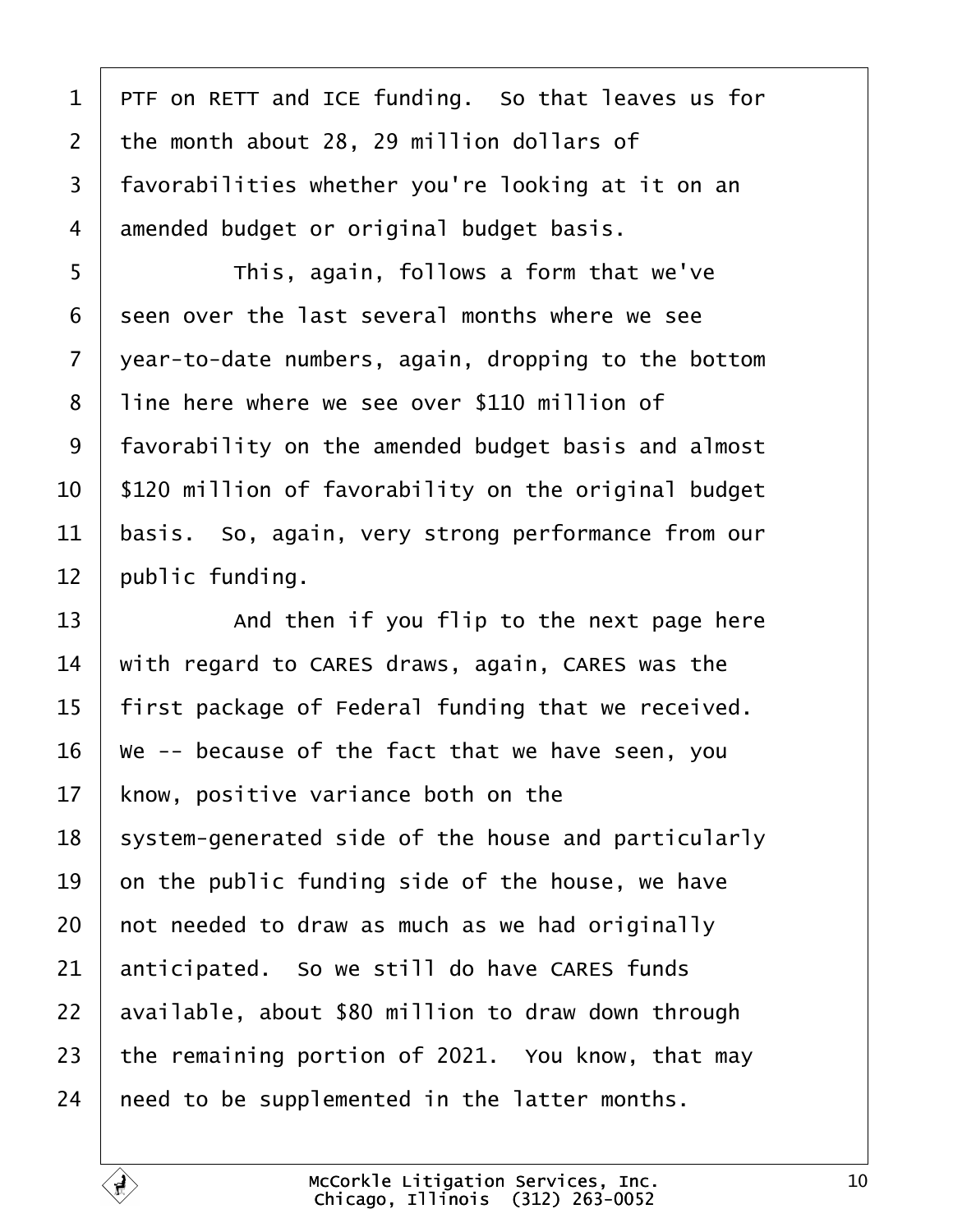<span id="page-10-0"></span>  $\mid$  We'll see with CRRSA funding, which was the second tranche of funding, but that will carry us into  $3 \mid 2022$ .

4 | So, again, a little bit better results | than what we had originally anticipated, meaning that we are only needing to draw down for the month right now about \$7.6 million, which aggregates up  $\vert$  to 741 million of the total 817 or a little over  $9 \mid 90$  percent.

  $\vert$  with regard to the three commodities that  $\vert$  we purchase, again, we're locked in for the near term. We are finalizing the fuel RFP and will be 13 | looking for selective purchases in outer years based on market conditions, but we are looking, you | know, as well as for power and natural gas, but  $\vert$  we're locked in here for the foreseeable future. so, again, we've been able to take advantage of 18 | market conditions and we'll look for additional | market conditions to make selective purchases in the future.

**With that, that concludes my prepared**  $\vert$  remarks for the FAB. I'll open it up for questions on the FAB before turning it over to Molly Poppe to walk through the summer promotional fares.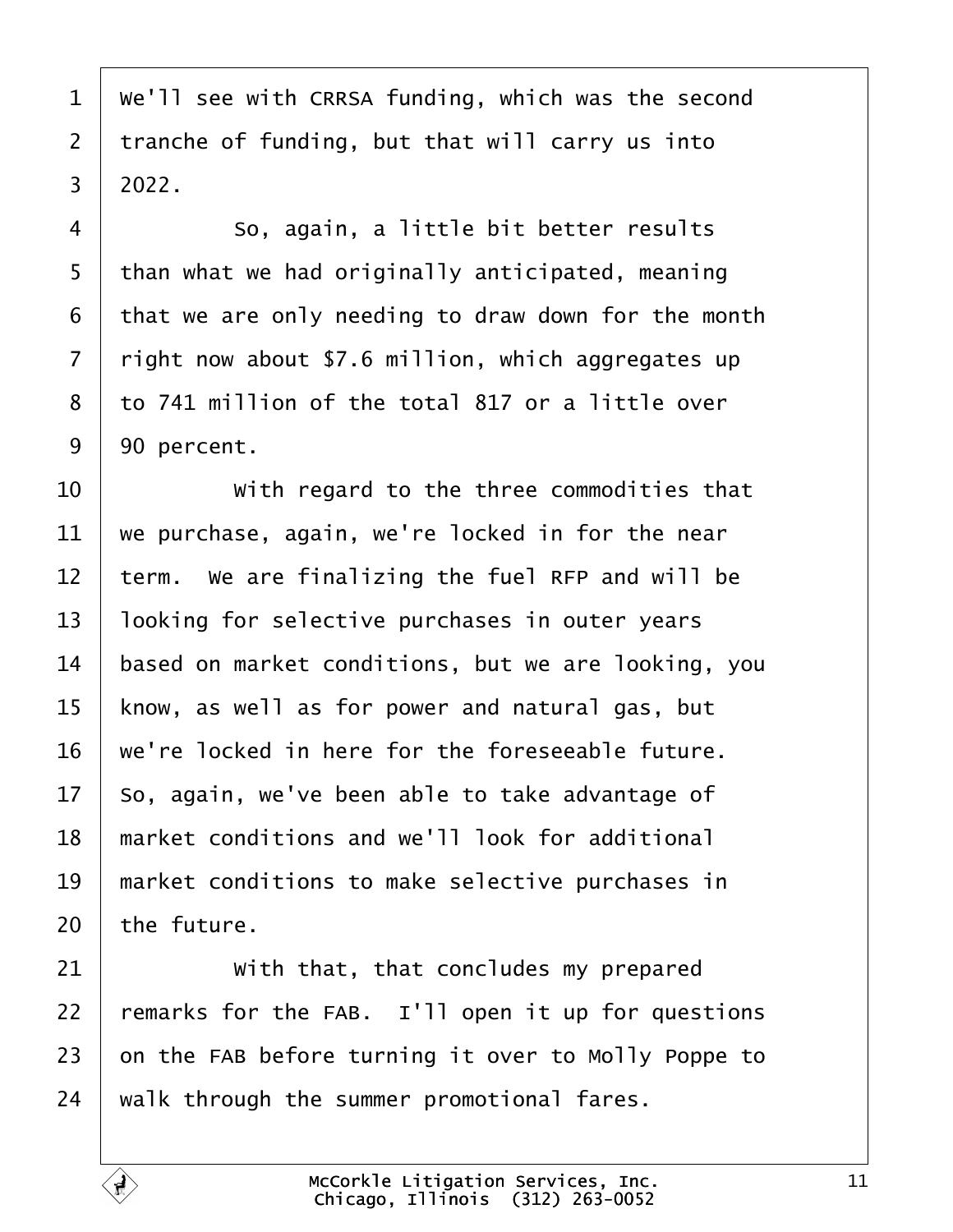<span id="page-11-0"></span>1 | CHAIRPERSON SILVA: Jeremy, can you explain the 2 | impact of online sales in the current month | results?

4 JEREMY FINE: Yeah. So online sales, you know, 5 | we received -- previous to this year, we received a 6 | small portion of online sales, but it was under an archaic structure and formula. Now we're capturing 8 | kind of the full breadth of online sales, which has boosted the results that we've seen, you know, 10 to 15 percent.

11 So, again, having online sales coming  $\vert$  online, so to speak, has been very beneficial to us  $\vert$  in the total receipts that we're selecting and has been a big boost for us in any time, but let alone during the pandemic, to see those online sales coming into the coffers. And, again, that will be baked into the cake as we continue to move forward. so this has been a big benefit to us and one that  $\vert$  we're very happy to see the results for 2021 manifesting themselves.

21 SECRETARY LONGHINI: Chairman Silva, before we  $\mid$  move on to further questions from you or the rest of the board members, we have another component that's going to follow up on Jeremy and that's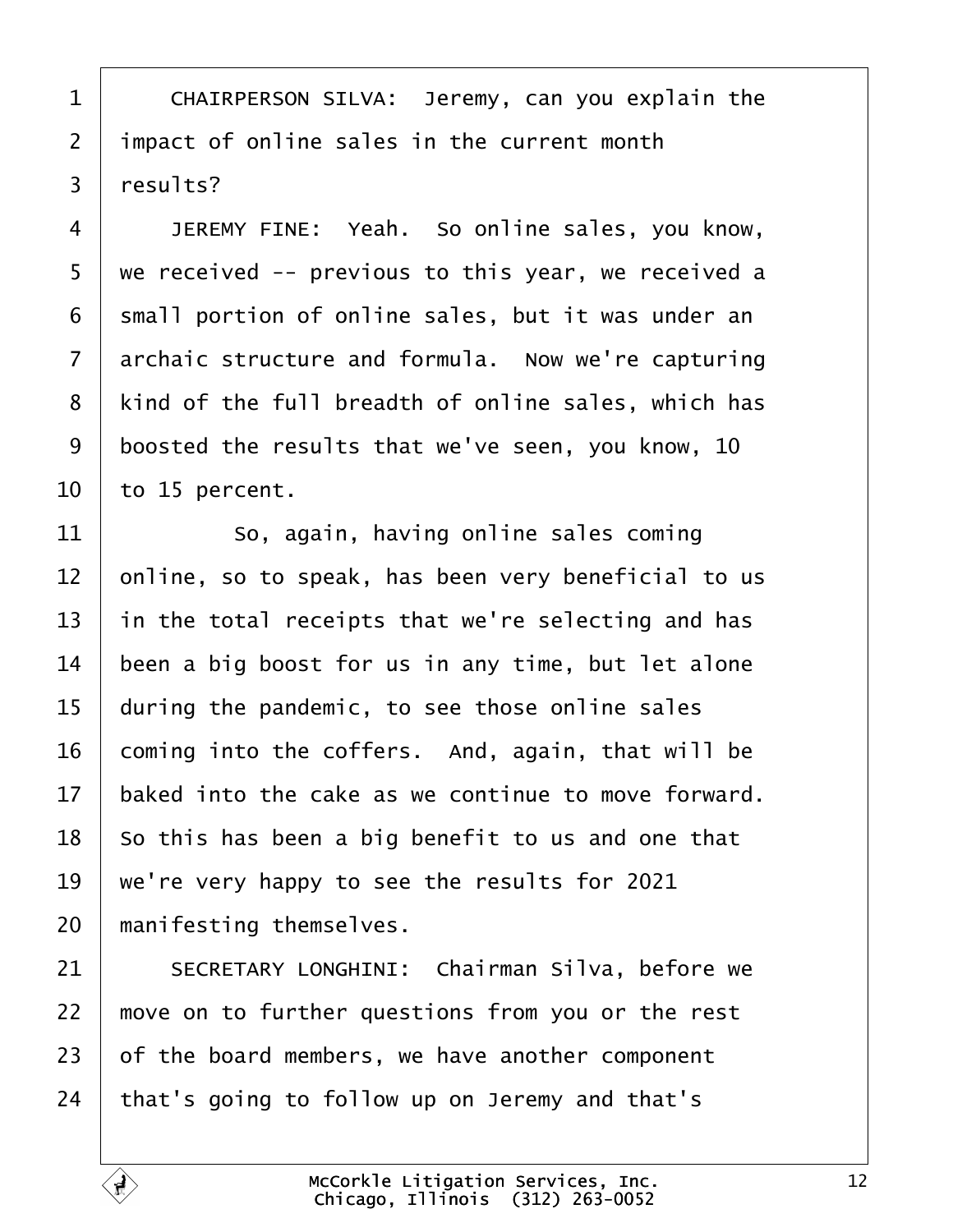<span id="page-12-0"></span>

| 1              | Molly Poppe. She's going to make a presentation     |
|----------------|-----------------------------------------------------|
| $\overline{2}$ | now, then we'll come back for questions for both of |
| $\overline{3}$ | them from everybody.                                |
| 4              | All right, Molly.                                   |
| 5              | CHAIRPERSON SILVA: Okay.                            |
| 6              | MOLLY POPPE: Thanks, Greg.                          |
| $\overline{7}$ | Good morning. I'm Molly Poppe. I'm the              |
| 8              | CTA's Chief Innovation Officer and we wanted to     |
| 9              | give you an update on the fare promotions that we   |
| 10             | launched this summer.                               |
| 11             | Memorial Day weekend CTA did launch a               |
| 12             | discount on three existing pass products that we    |
| 13             | have. We reduced the one-day promotional $-$ the    |
| 14             | one-day pass from \$10 to \$5. We reduced the       |
| 15             | three-day pass from 20 to 15 and we also changed    |
| 16             | the CT only -- CTA-only seven-day pass from \$28 to |
| 17             | 20. Along with the decreasing the $-$ - the pass    |
| 18             | products, we also launched a marketing campaign     |
| 19             | that you see there on the right that was            |
| 20             | encouraging individuals to adopt those promotional  |
| 21             | fares and take CTA to some of those fun summer      |
| 22             | activities that were happening.                     |
| 23             | while we had initially planned to end the           |
| 24             | promotional fare pilot, due to the success of the   |

 $\mathbf{F}$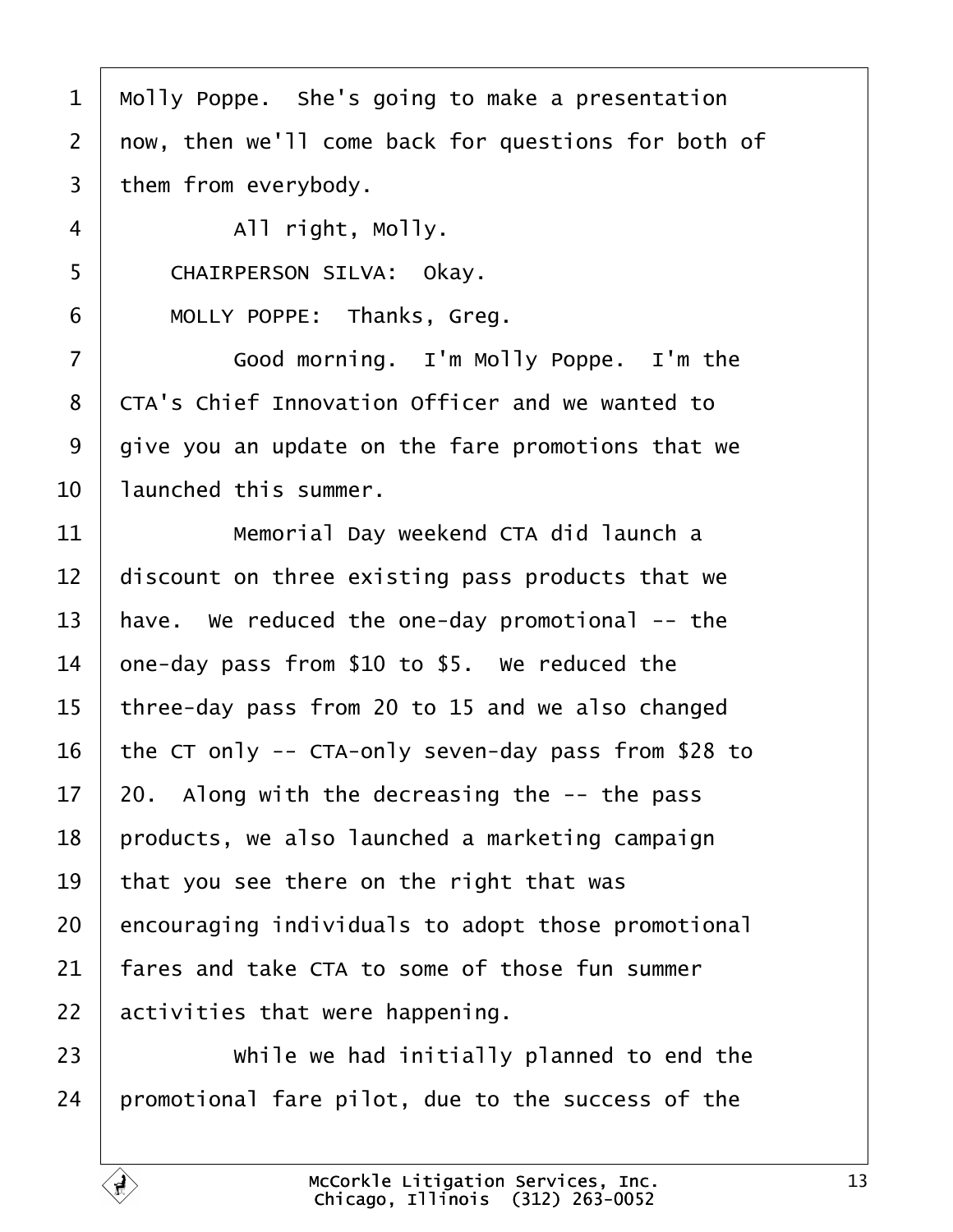<span id="page-13-0"></span> promotional fares and also the ongoing uncertainty  $\vert$  that we have around the delta variant with the return to ridership, we did extend the promotional | fares through to November 25th, 2021. Next slide.

5 | A couple key highlights on the promotional 6 | fares. CTA did deliver over 10 million rides through those promotional fare products throughout the summer. We also saw an increase in ridership throughout the summer. We were delivering approximately 3.4 million trips in May, so right before the product; and in August we've risen to | 4.3 million weekly trips. That's adding about a  $\parallel$  million weekly trips throughout the summer.

**We also -- our busiest ridership week was** 15 | due to Lollapalooza and specific to one of the pass | products that we did see really exponential growth  $\parallel$  was the one-day pass. We saw over a 300 percent 18 | increase in one-day-pass use compared to 2019. And  $\parallel$  what's really great about this pass product is the | increase was primarily driven by bus riders and we also saw a large adoption of riders on the south and west side and in low-income communities, really demonstrating that the affordability of that  $\vert$  one-day-pass product was encouraging individuals to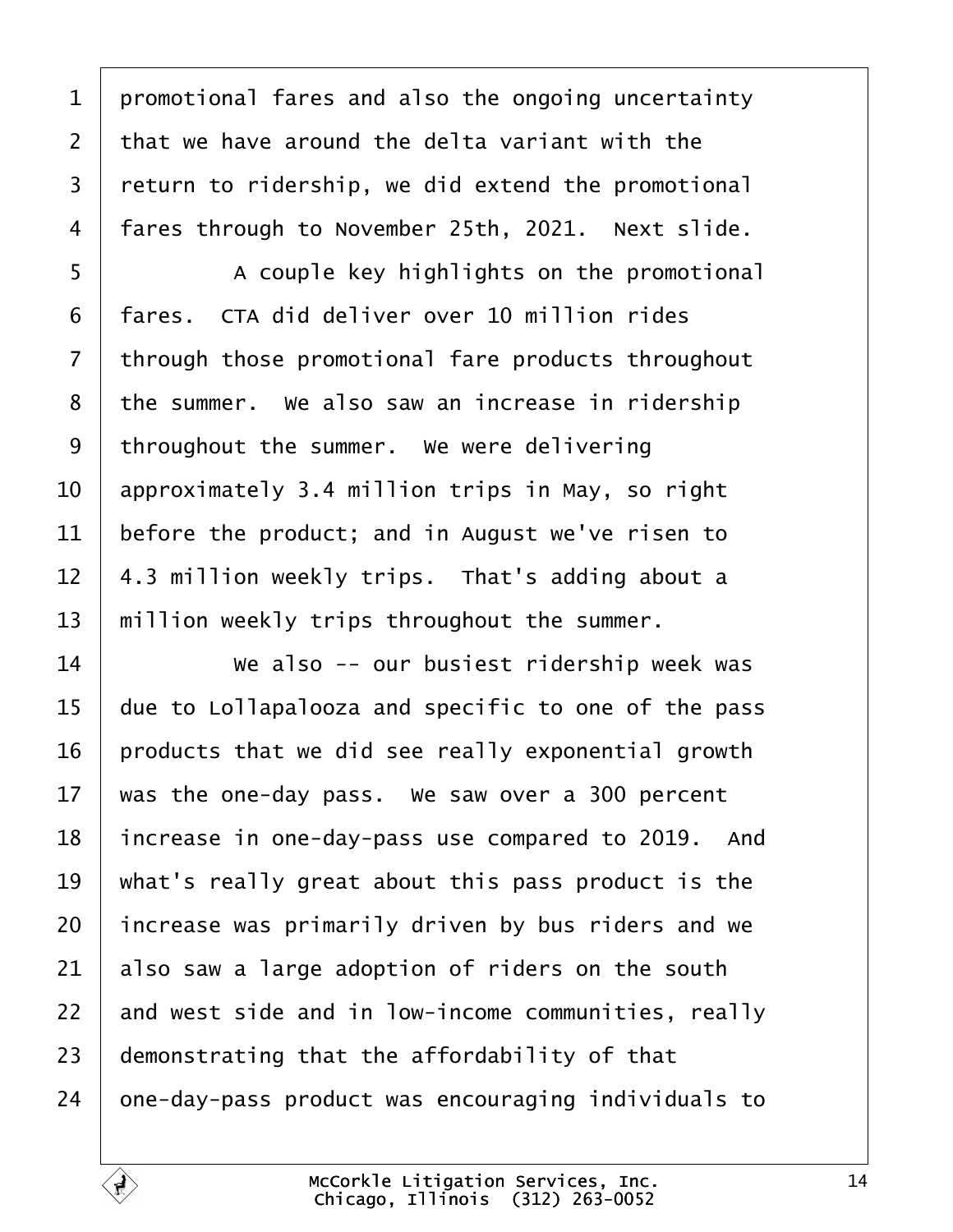<span id="page-14-0"></span> move away from a pay-per-ride and move into that  $2 \mid$  one-day pass.

3 conthe revenue side, as we all know, any time there's a drastic reduction in pass prices, | there's a concern that there will be a significant decline in revenue to the agency, but with these 7 | promotional fares, we haven't seen a significant decline in revenue -- in fare revenue. In fact, 9 | throughout the summer, we've continued to see  $\vert$  revenue growth due to the increase in ridership. Next slide.

  $\vert$  A couple key -- a couple other metrics that we wanted to note here, CTA did perform a survey of riders who purchased a promotional pass to understand how that pass may have impacted ridership behavior and we had 60 percent of respondents indicated that the promotional pass had them ride more. 43 percent of that group said they  $\vert$  rode a lot more, with only 17 percent indicating they rode a little bit more. And, also, what's  $\vert$  really telling about this number is 20 percent of respondents indicated that the promotional pass 23 actually got them riding. And so that's really a  $\vert$  key indicator of the success here is not only the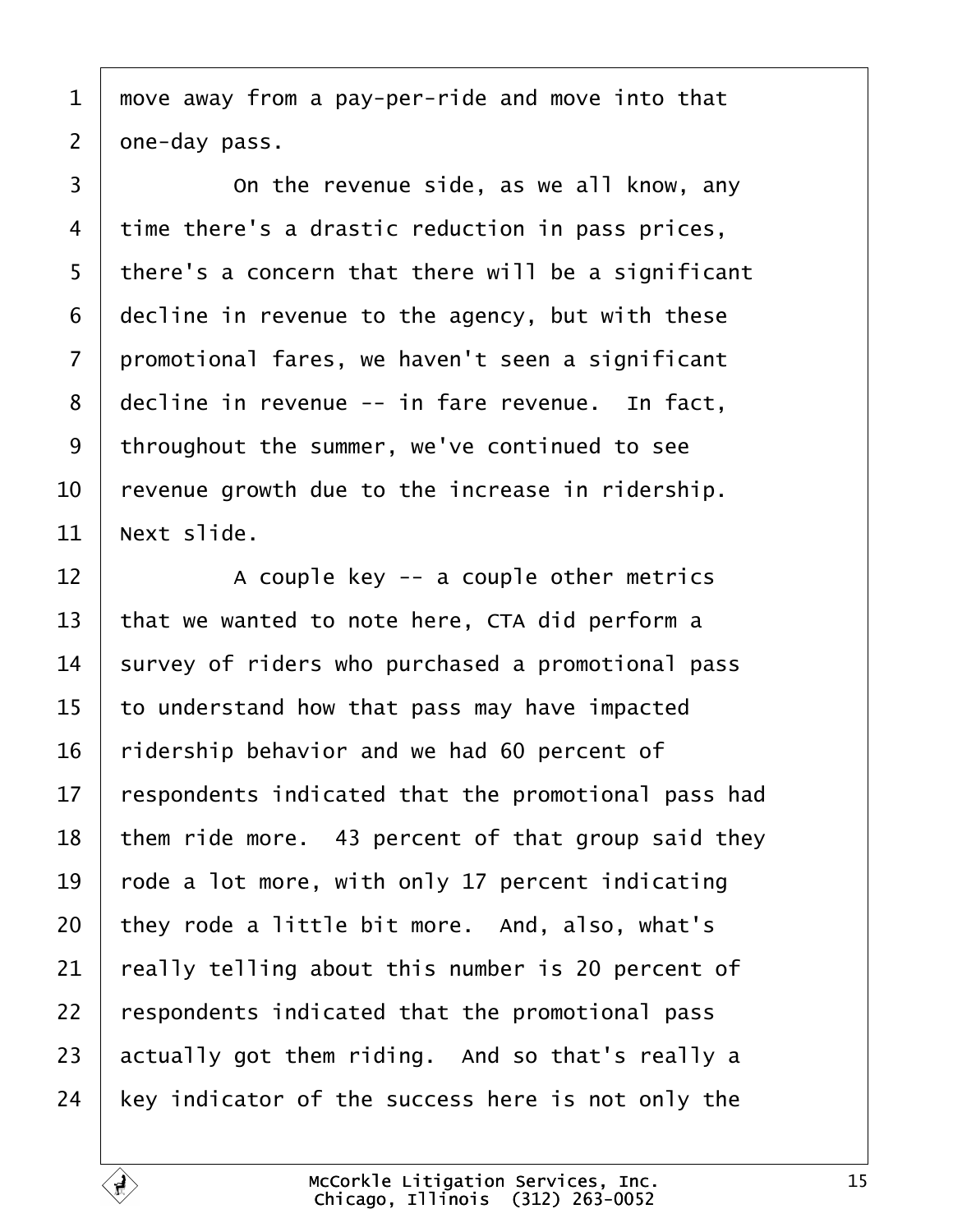<span id="page-15-0"></span> promotional passes encouraging people to ride more, it actually did get people on the system and it did  $3 \mid$  get people out riding again. Next slide.

·4· · · · · · The last -- the last insight that we want 5 to give is really comparing the promotional passes to the 30 and 7 -- 30 and pay-per-use pass that we didn't change. So as I mentioned, the one-day pass saw exponential growth in use. We had a | 328 percent increase and this is comparing pre  $-$ - $\vert$  pre-promotion to post-promotion.

  $\parallel$  The three-day also saw growth. It was | 44 percent growth or 15,000 more uses of the 13 three-day pass compared to pre-promotional and then  $\parallel$  the seven-day pass saw a 75 percent growth. Now, | the 30-day and the full fare pay-per-use or | pay-as-you-ride, we did not make any changes as art of this promotion to those and what you actually saw is a slight decline in 30-day use | looking at pre-promotion to current or after the  $\vert$  promotion was launched. And while we did see pay-per-use growth, which is indicating to us that 22 | there's still some room to attract more riders out of that pay-per-use and into some of these passes and what we really want to continue to see with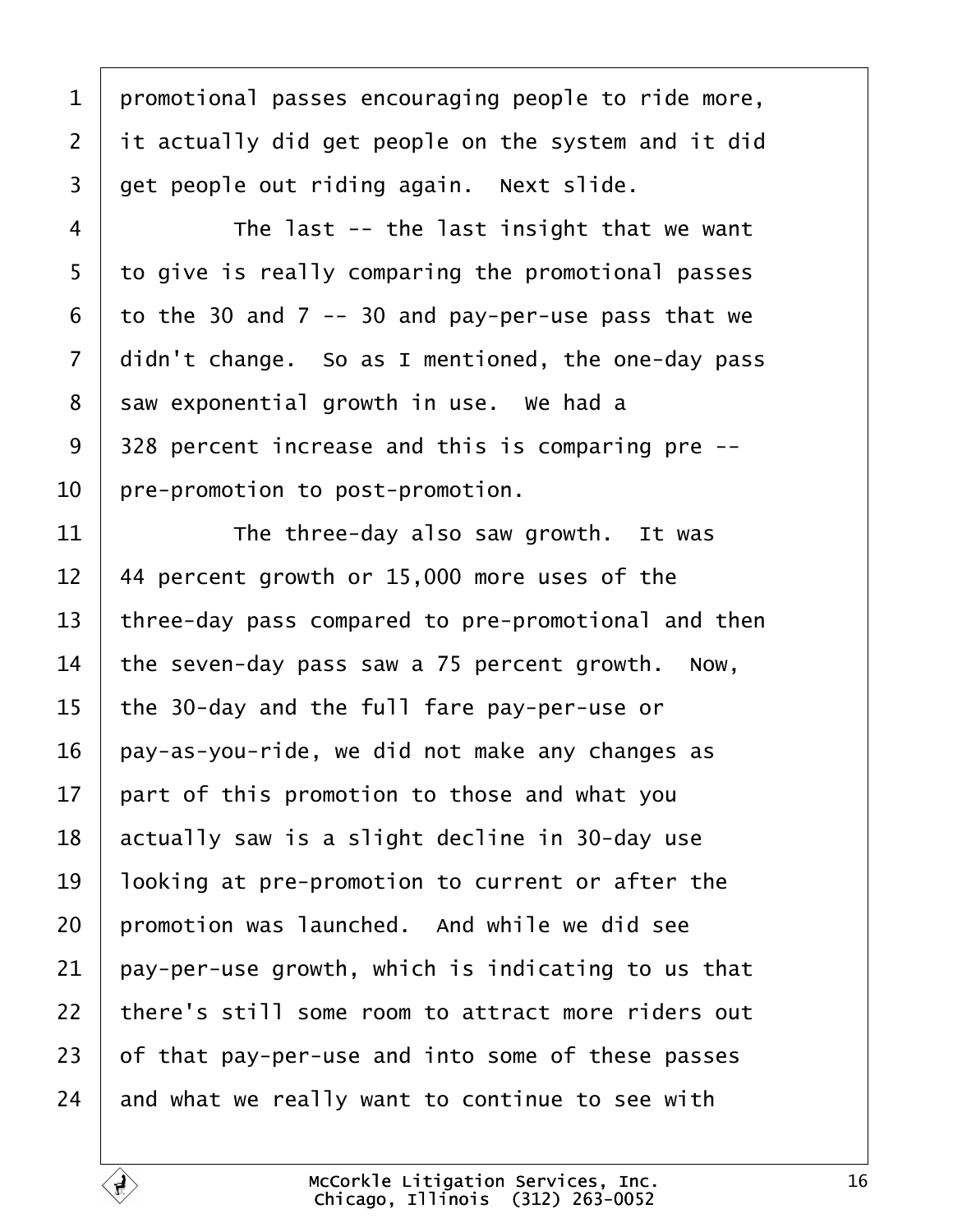<span id="page-16-0"></span>1 | these passes and what we'll continue to analyze is how  $-$  is how people are switching out of that 3 pay-per-use and switching into those passes and if  $4 \mid$  we are really seeing a growth in ridership.

5 | And one last thing that I'll point out | here is when you compared riders that were riding on the promotional pass and riders that were riding | in pay-per-use during this time period, we also saw an increase in rides. So we actually saw  $\vert$  70 percent in rides during the summer months for individuals that bought the promotional pass. So they were riding 70 percent more with the | promotional pass than they were pre-promotion and  $\parallel$  then when you look at pay-per-use during that same  $\mid$  time period, those pay-per-use riders were actually riding the same amount pre-promotion and with the | promotional pass.

**So we're going to continue to analyze this**  and continue to look at the results here as we move into the fall and try to identify some other opportunities that may exist to further encourage  $\vert$  individuals to adopt a pass and move into riding more -- riding more on CTA.

 $\vert$  and with that, Jeremy and I can answer any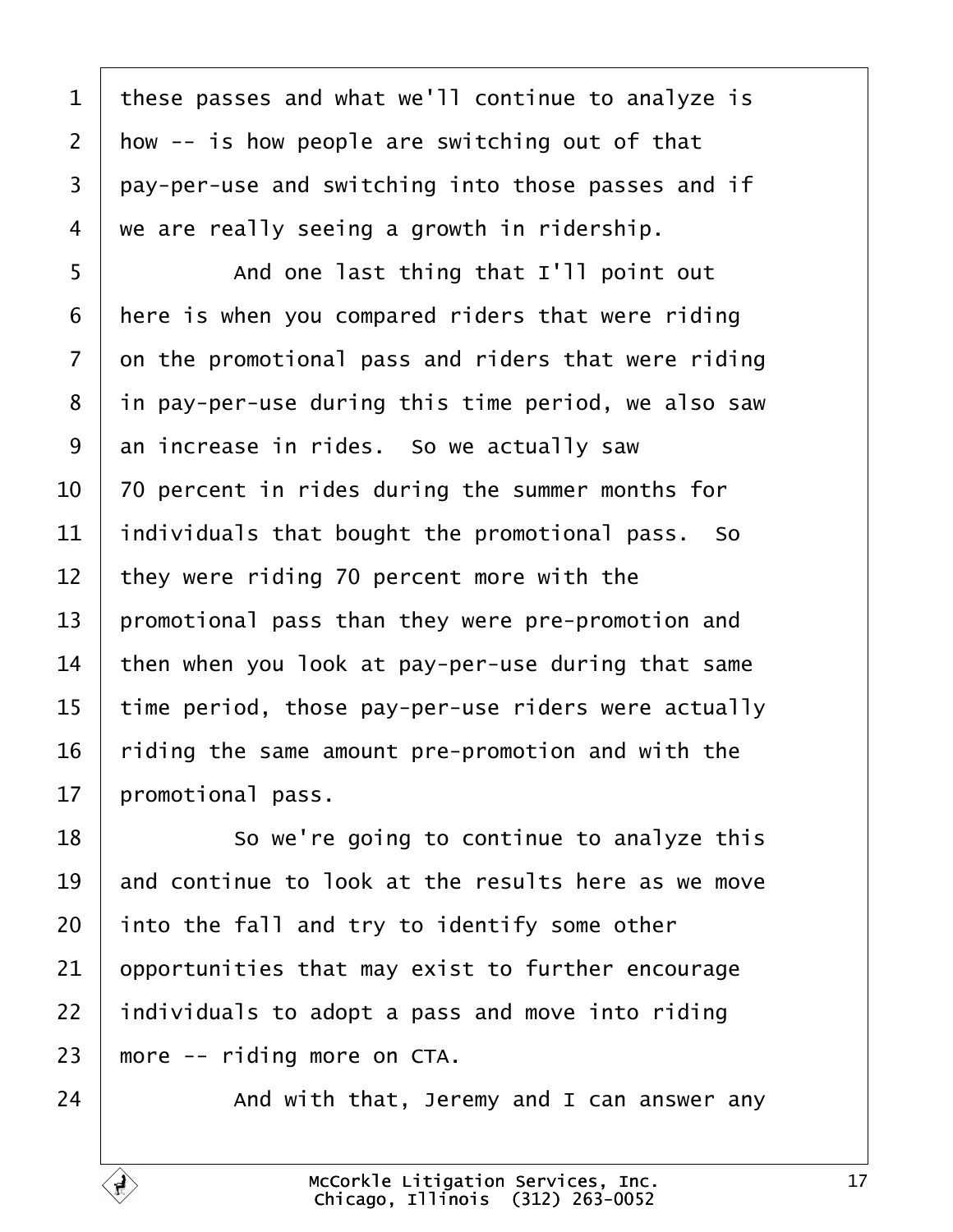<span id="page-17-0"></span>

| $\mathbf{1}$   | questions that you have.                            |
|----------------|-----------------------------------------------------|
| $\overline{2}$ | SECRETARY LONGHINI: Thank you very much, Molly      |
| $\overline{3}$ | and Jeremy.                                         |
| $\overline{4}$ | Chairman Silva, do you have any further             |
| 5              | questions for Jeremy and --                         |
| 6              | CHAIRPERSON SILVA: I don't.                         |
| $\overline{7}$ | SECRETARY LONGHINI: No? All right.                  |
| 8              | Director Barclay, do you have any                   |
| 9              | questions?                                          |
| 10             | DIRECTOR BARCLAY: I do not.                         |
| 11             | SECRETARY LONGHINI: Okay. Director Alva             |
| 12             | Rosales?                                            |
| 13             | DIRECTOR ALVA ROSALES: I don't. I just want         |
| 14             | to make a com $-$ a couple comments I guess to      |
| 15             | Jeremy and team. You know, thanks for keeping the   |
| 16             | costs down. I think it has made such a big          |
| 17             | difference because we didn't think the CARES Act    |
| 18             | was going to be stretched this long and so much of  |
| 19             | it is due to the efficiency of the work that        |
| 20             | everyone is doing. So kudos to that.                |
| 21             | And on the promotional fares, I just keep           |
| 22             | hearing great things from everybody, you know, out  |
| 23             | there in the public with regards to the promotional |
| 24             | figures. I think they really appreciate it. They    |
|                |                                                     |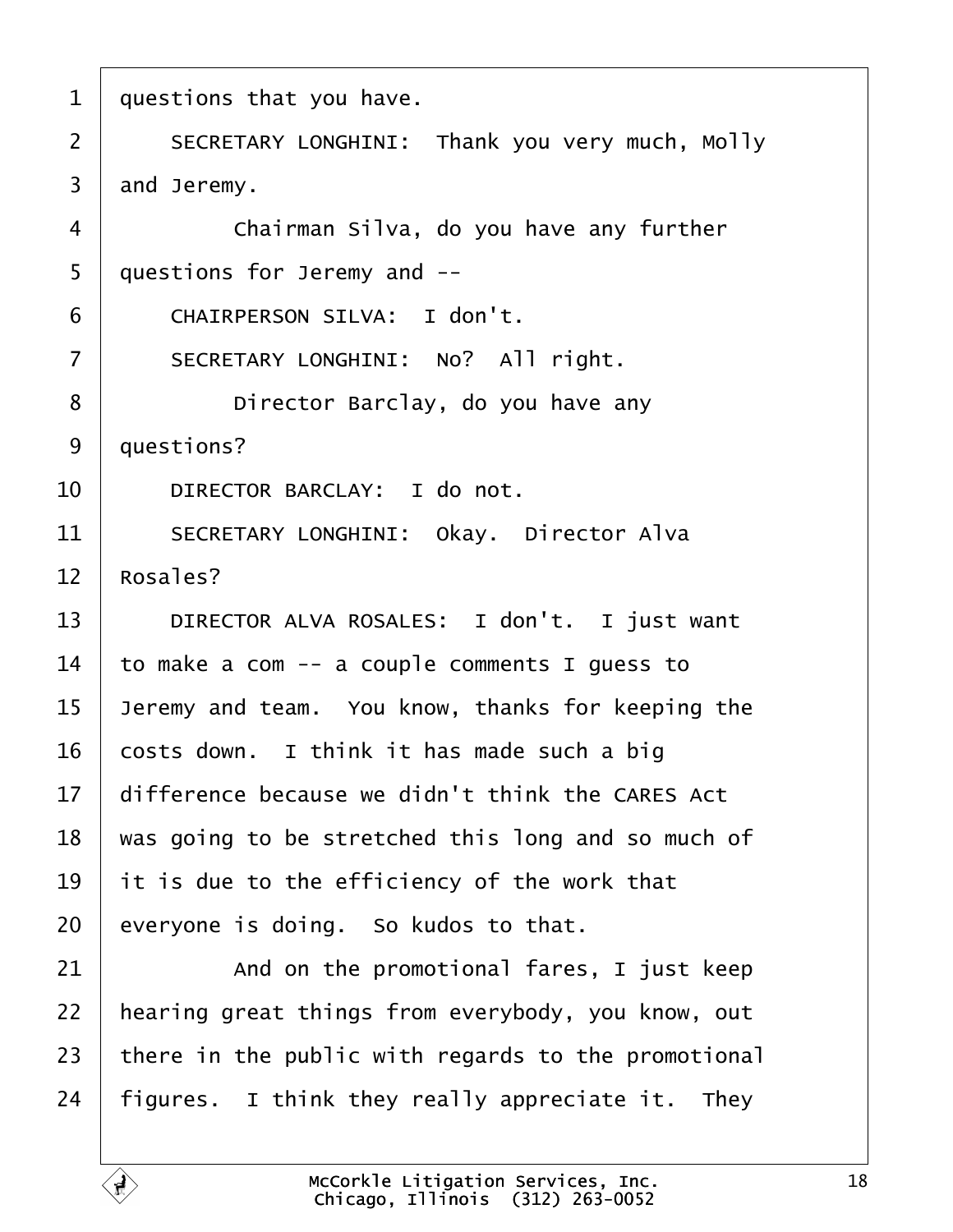<span id="page-18-0"></span>see it.

 |  $\blacksquare$   $\blacksquare$   $\blacksquare$   $\blacksquare$   $\blacksquare$   $\blacksquare$   $\blacksquare$   $\blacksquare$   $\blacksquare$   $\blacksquare$   $\blacksquare$   $\blacksquare$   $\blacksquare$   $\blacksquare$   $\blacksquare$   $\blacksquare$   $\blacksquare$   $\blacksquare$   $\blacksquare$   $\blacksquare$   $\blacksquare$   $\blacksquare$   $\blacksquare$   $\blacksquare$   $\blacksquare$   $\blacksquare$   $\blacksquare$   $\blacksquare$   $\blacksquare$   $\blacksquare$   $\blacksquare$ 3 | based on what we're seeing, it doesn't look like it 4 | from the data, but are we thinking there's any downfalls to this at all, you know, are there any concerns in the long run I guess in regards to this? I can only see positives, but I'm just 8 | curious.

  $\parallel$  MOLLY POPPE: Yeah, I don't think there's --  $\vert$  there's never a downfall when we increase ridership  $\vert$  and that's really the focus as we think about recovering from COVID and how we can get  $\parallel$  individuals back into the riding -- riding patterns  $\parallel$  with transit and sort of get over that first ride anxiety. What we hear a lot from people is they have a concern coming to transit for the first  $\mid$  ride, but once they get over that first ride, they | really -- it's like riding a bike. They -- they  $\vert$  get back into it and they're back to riding transit and really see it as a benefit. So I don't really see a downside. I think any time that we really are increasing ridership and encouraging  $\vert$  individuals to ride the system, that that's a positive for the agency.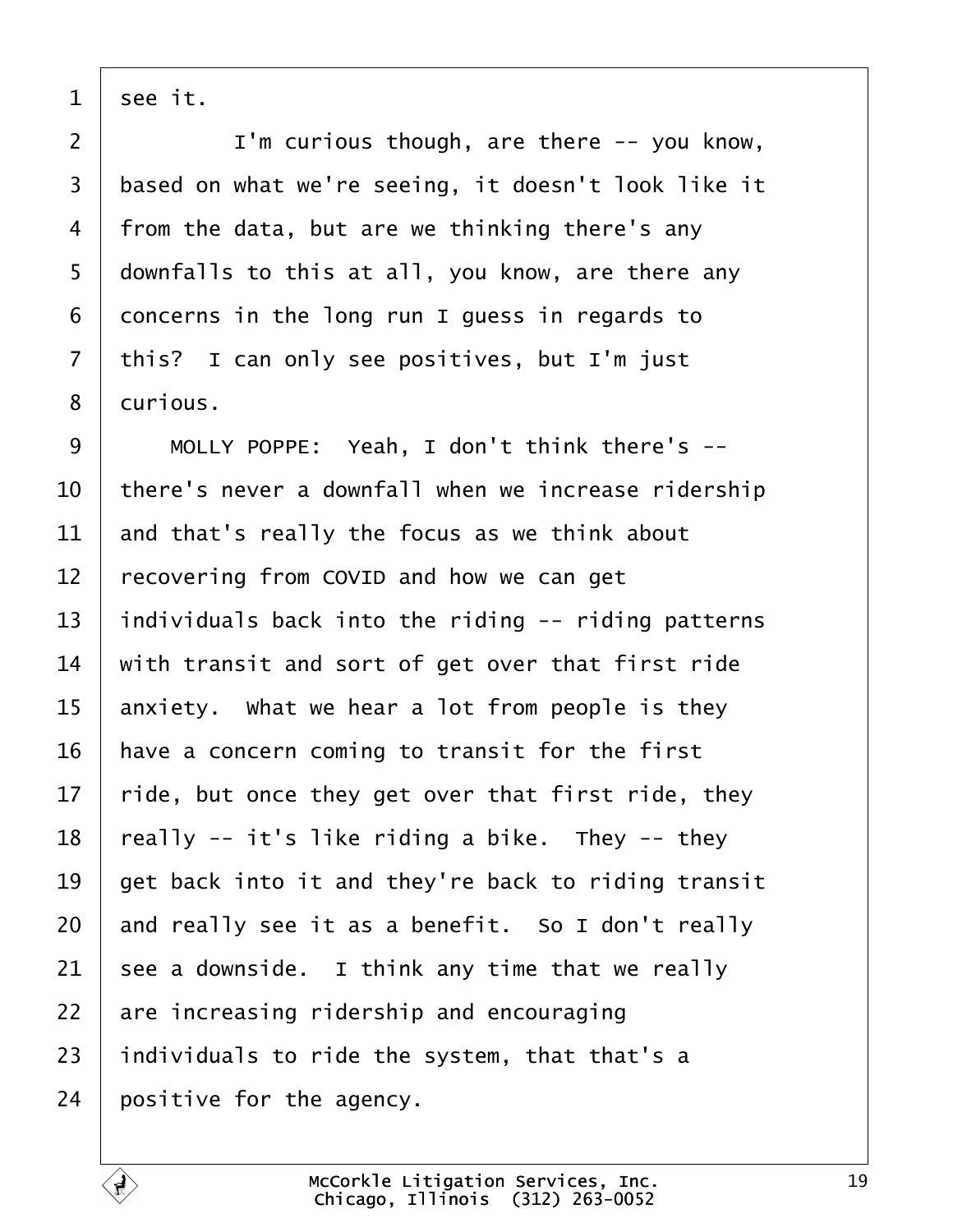<span id="page-19-0"></span>1 DIRECTOR ALVA ROSALES: Okay. Great. No, good  $2 \mid job.$ 

3 | PRESIDENT CARTER: Director Rosales.

4 DIRECTOR ALVA ROSALES: Yes.

5 | PRESIDENT CARTER: To further amplify on | Molly's answer, you know, the pricing around our  $\vert$  passes is something that, as you know, has been a 8 | subject of a lot of discussion over many years in 9 terms of do we have it set at the right price  $\vert$  point, so on and so forth. I think one of the things that the one-day-pass experience in  $\parallel$  particular has told us is that it was really overpriced given what we were going to do.

14 The challenges that we have faced in the  $\vert$  past around this issue have been the financial risk that it would take to reduce passes and fear the 17 corresponding lost revenue which would come from that, which was, you know, if we were carrying  $19 \mid 1.5$  million people a day, it would be a much bigger hit on our budget than, you know, the number of rides we're carrying currently.

 $22$  |  $\sim$  50 one of the -- if there's any 23  $\vert$  opportunity that has come out of this pandemic, and 24  $\vert$  I say that with a heavy grain of salt, is that it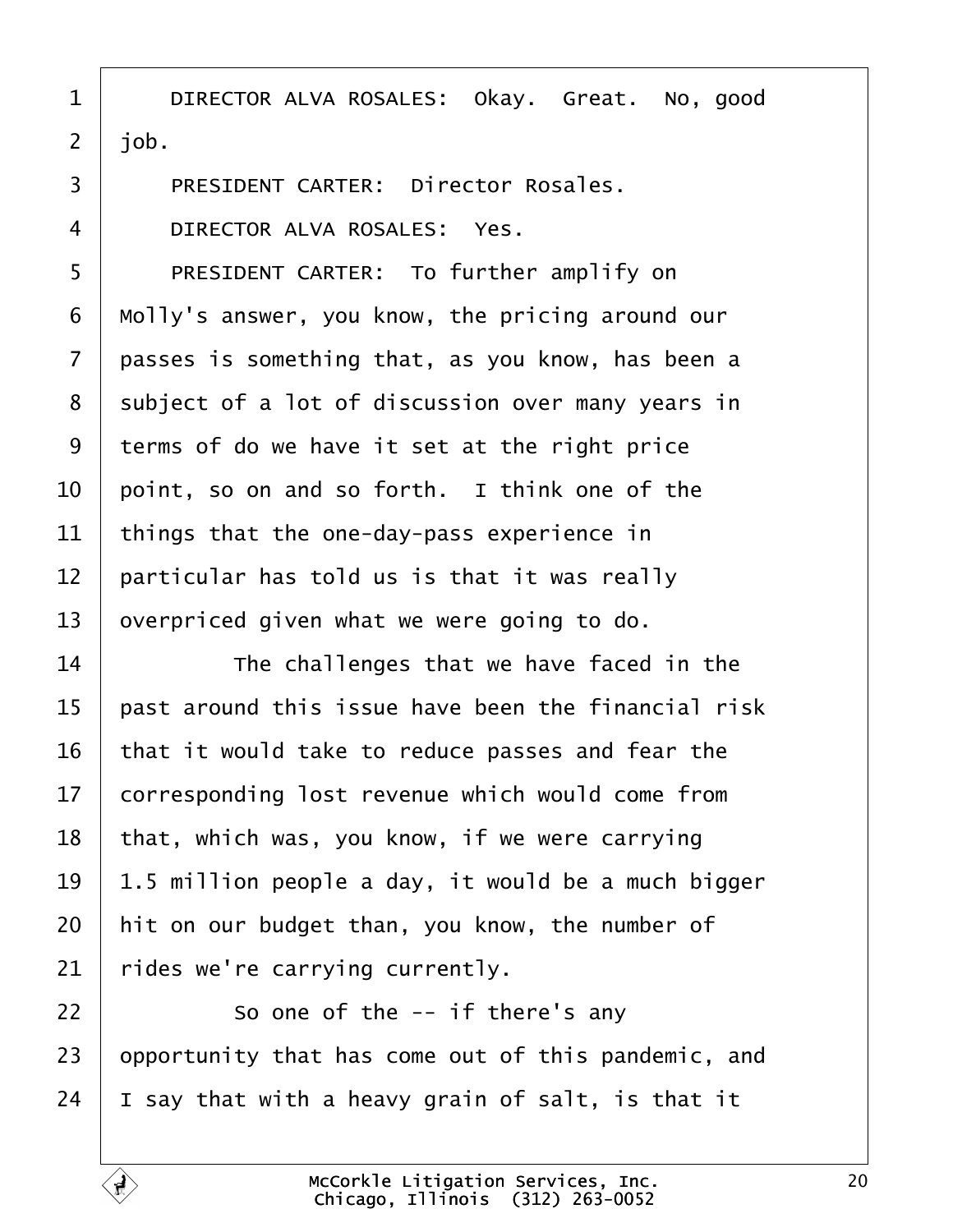<span id="page-20-0"></span> has allowed us to experiment on things that would  $\vert$  have been much more difficult for us to take the  $\mid$  risk to do if we are running at a normal level of 4 service and ridership. So this is an example of  $\mid$  really where the team has put their heads together and said let's try some things and see how they  $\vert$  work and we were presently surprised at the 8 | results.

9 I think that it is indicative of the type  $\vert$  of innovation that we're going to have to -- to pursue going forward as we try to grow our  $\vert$  ridership back and really get our revenue  $\vert$  stabilized again under whatever may be, quote, the new normal that we're going to be facing around transit usage going forward.

**DIRECTOR ALVA ROSALES:** And I think it's really  $\vert$  great that as we're doing it, we're collecting the data, right? We're taking close look at the data so we can monitor and we can figure out, you know, as you were saying, what is that price point that works best for all involved, especially not only  $\vert$  the ridership, but also the income because that is a balance that we have to keep. So great job. So thank you.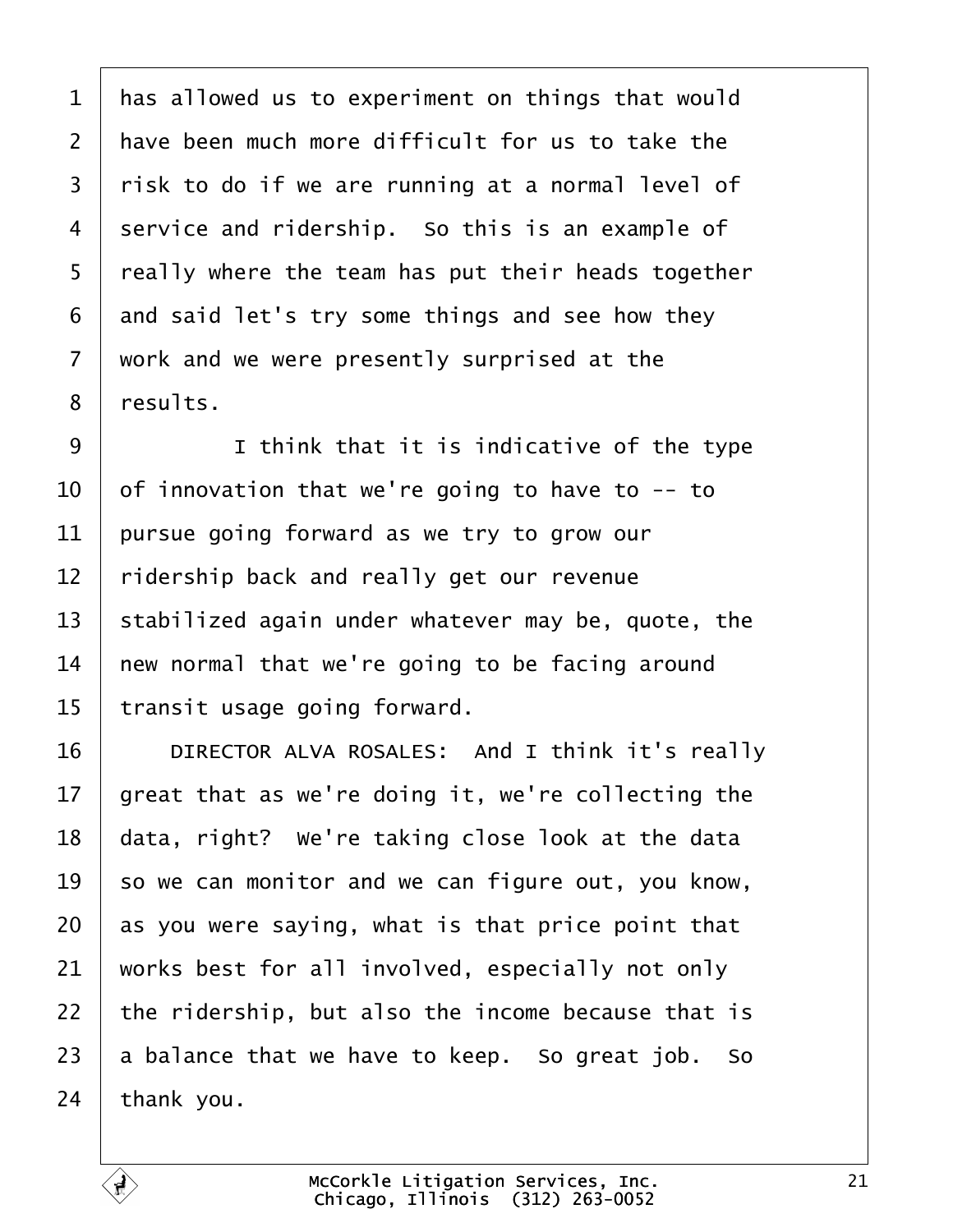<span id="page-21-0"></span>1 SECRETARY LONGHINI: Thank you. Director Irvine, any questions? 3 DIRECTOR IRVINE: No questions. Just I do appreciate the creativity you're showing in trying 5 | to find ways to get people back on the system. | Thank you. 7 | SECRETARY LONGHINI: Director Jakes? 8 DIRECTOR JAKES: No questions, but I think that 9 | President Carter summed it up well. You know,  $\vert$  opportunities in the pandemic and, Jeremy and  $\parallel$  Molly, you have definitely done an awesome job with that. So thank you. **And thank you for your leadership**,  $\parallel$  Mr. President. 15 SECRETARY LONGHINI: Thank you. **Director Miller, any questions? DIRECTOR MILLER:** I just want to say good job. Good job. And, Molly, this promotion started in | May, didn't it, and you extended it to November? It started in May? 21 | MOLLY POPPE: Correct. We started it right | before Memorial Day and then we extended it through to November 25th of this year. 24 DIRECTOR MILLER: That's great. Okay. So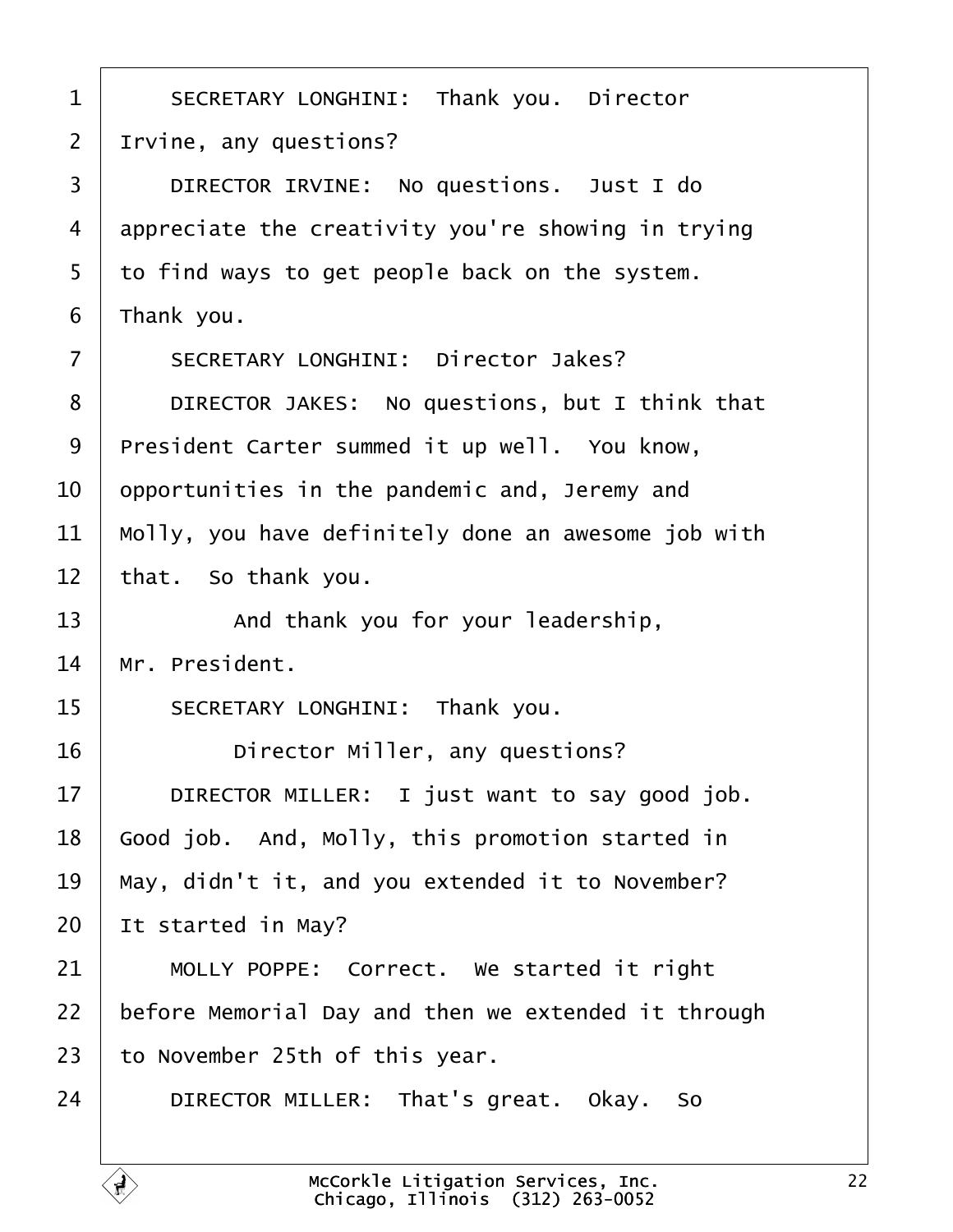<span id="page-22-0"></span> $1$  we've got more than a half a year. Great. 2 | MOLLY POPPE: Yeah. 3 SECRETARY LONGHINI: Thank you all. 4 That concludes the finance report. 5 | Chairman Silva, we may now move to Agenda Item  $6$  | Number 4. 7 CHAIRPERSON SILVA: Our next order of business  $8$  | is the review of an ordinance amending Ordinance 9 020-108 approving the fiscal years of 2021 through 10 | 2025 Capital Improvement Program. Michelle Curran. 11 | MICHELLE CURRAN: Good morning. I'm Michelle 12 Curran, Vice-President of Budget and Capital  $13$  Finance. 14 **I'm here today to present an amendment of**  $15$  | the 2021 to 2025 Capital Improvement Program or 16 | CIP. In November 2020, the Board approved the \$3.4  $17$  | billion CIP and the CIP is being  $-$  was amended in  $18$   $\mid$  May and we are proposing a further amendment to  $19$  incorporate additional known changes. 20 **The amendment is being done to include**  $21$  several awards. First, a low or no-emission 22 | Federal grant for \$8 million to fund electric buses  $23$  and charging infrastructure. 24 Second, CMAP (phonetic) funds of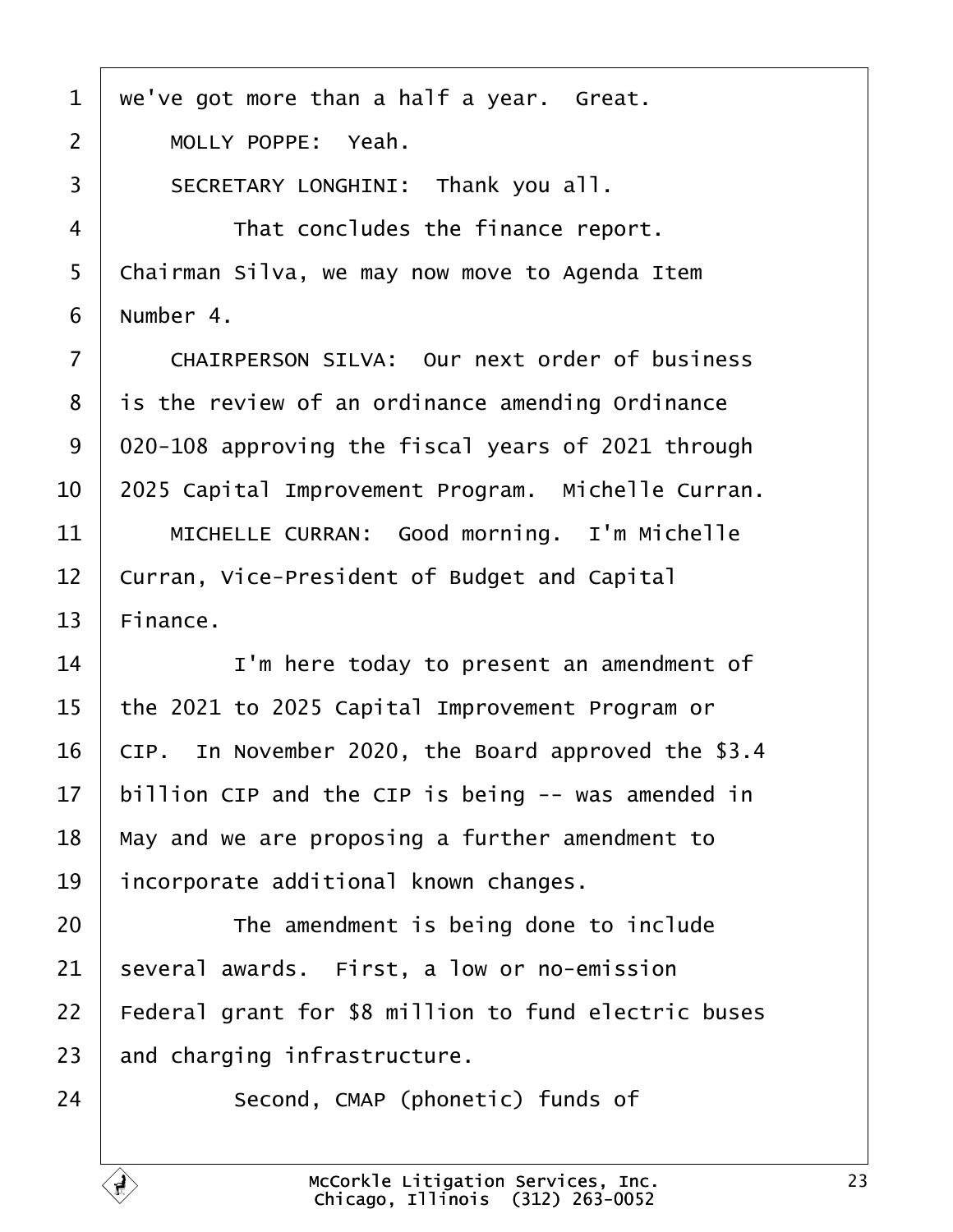<span id="page-23-0"></span>1 | \$3 million transferred from CDOT as part of its 2 | Drive Clean Chicago Rebate Program, which will also  $3$  provide funding for the electric bus program.

4 Third, Federal safety demonstration of | research funds of \$1.5 million for a pilot project to install new safety features for the electrified | third rail.

8 and fourth, to include the final award amount for the annual transit security grant  $\parallel$  funding, which includes \$3.9 million for CTA's | transit cyber security and risk mitigation project; | 4.9 million for CTA's rail station video management 13 System upgrade; and 5.1 million for the Chicago Police Department to provide transit with dedicated  $15$  teams.

16 **Finally, we have 625,000 for the United** 17 | Work Program or UWP planning funds for program 18 | development. The net increase due to the amendment 19  $\vert$  is \$20.5 million revising the 2021 to 2015 Capital  $20$  | Improvement Program to \$3.146 billion.

 $21$   $\vert$   $\vert$   $\vert$   $\vert$   $\vert$   $\vert$   $\vert$  be happy to try to answer any  $22$  auestions.

23 SECRETARY LONGHINI: Thank you, Michelle. 24· · · · · · Chairman Silva?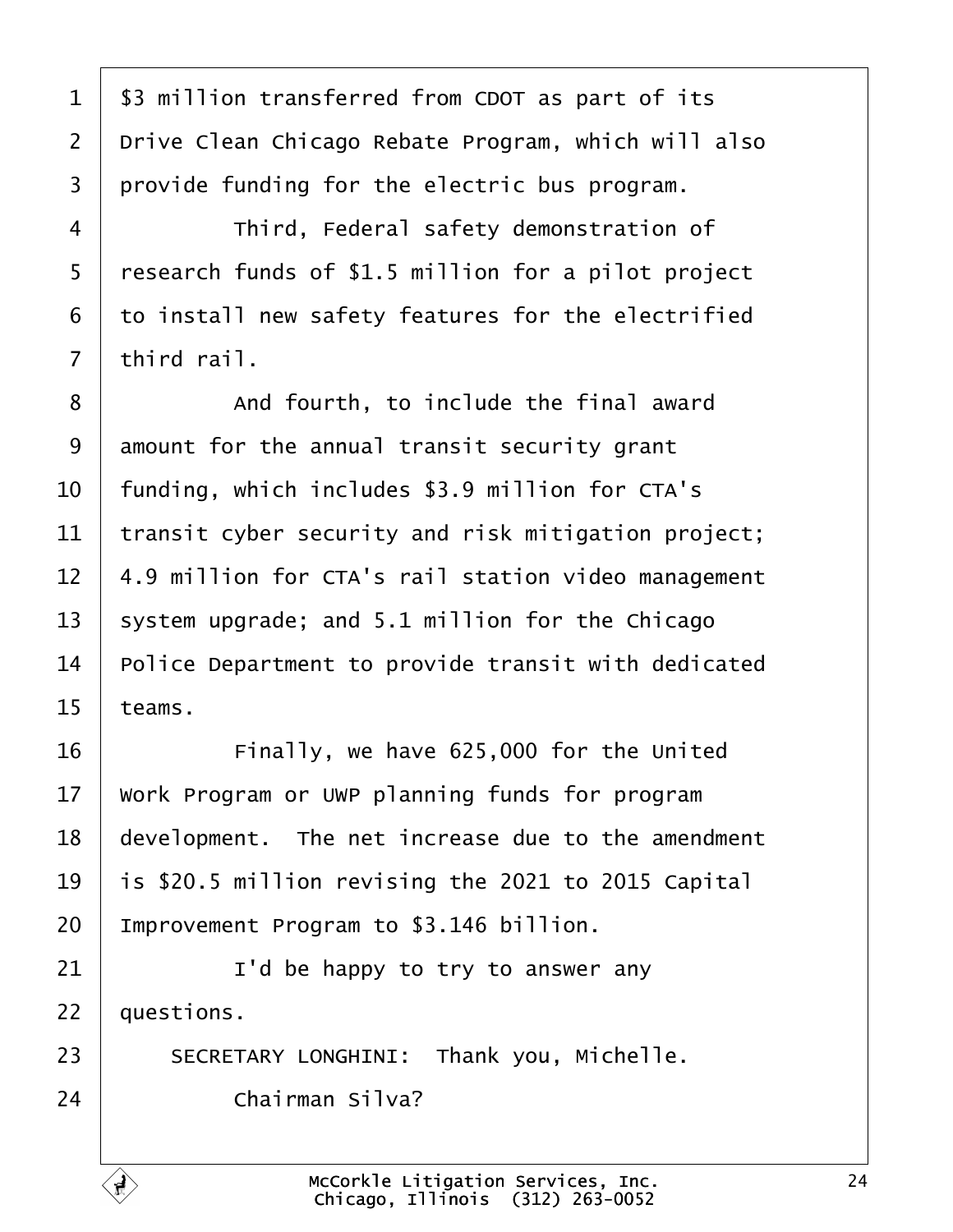<span id="page-24-0"></span>

| $\mathbf 1$    | CHAIRPERSON SILVA: I don't have a question.        |
|----------------|----------------------------------------------------|
| $\overline{2}$ | SECRETARY LONGHINI: Director Barclay?              |
| 3              | DIRECTOR BARCLAY: I don't have any questions       |
| 4              | at this time.                                      |
| 5              | SECRETARY LONGHINI: Thank you.                     |
| 6              | Director Alva Rosales?                             |
| $\overline{7}$ | DIRECTOR ALVA ROSALES: No questions.               |
| 8              | SECRETARY LONGHINI: Director Irvine?               |
| 9              | DIRECTOR IRVINE: No questions. Thank you.          |
| 10             | SECRETARY LONGHINI: Director Jakes?                |
| 11             | DIRECTOR JAKES: No questions.                      |
| 12             | SECRETARY LONGHINI: Director Miller?               |
| 13             | DIRECTOR MILLER: No questions.                     |
| 14             | SECRETARY LONGHINI: There are no further           |
| 15             | questions, Chairman Silva.                         |
| 16             | CHAIRPERSON SILVA: If there are no further --      |
| 17             | since there are no further questions, may I have   |
| 18             | leave to place this item on the omnibus for board  |
| 19             | approval?                                          |
| 20             | DIRECTOR JAKES: So moved.                          |
| 21             | DIRECTOR IRVINE: Second.                           |
| 22             | SECRETARY LONGHINI: Moved and second by Jakes      |
| 23             | and Irvine. We may now move to the contracts, sir, |
| 24             | starting with B, as in boy, 1.                     |
|                |                                                    |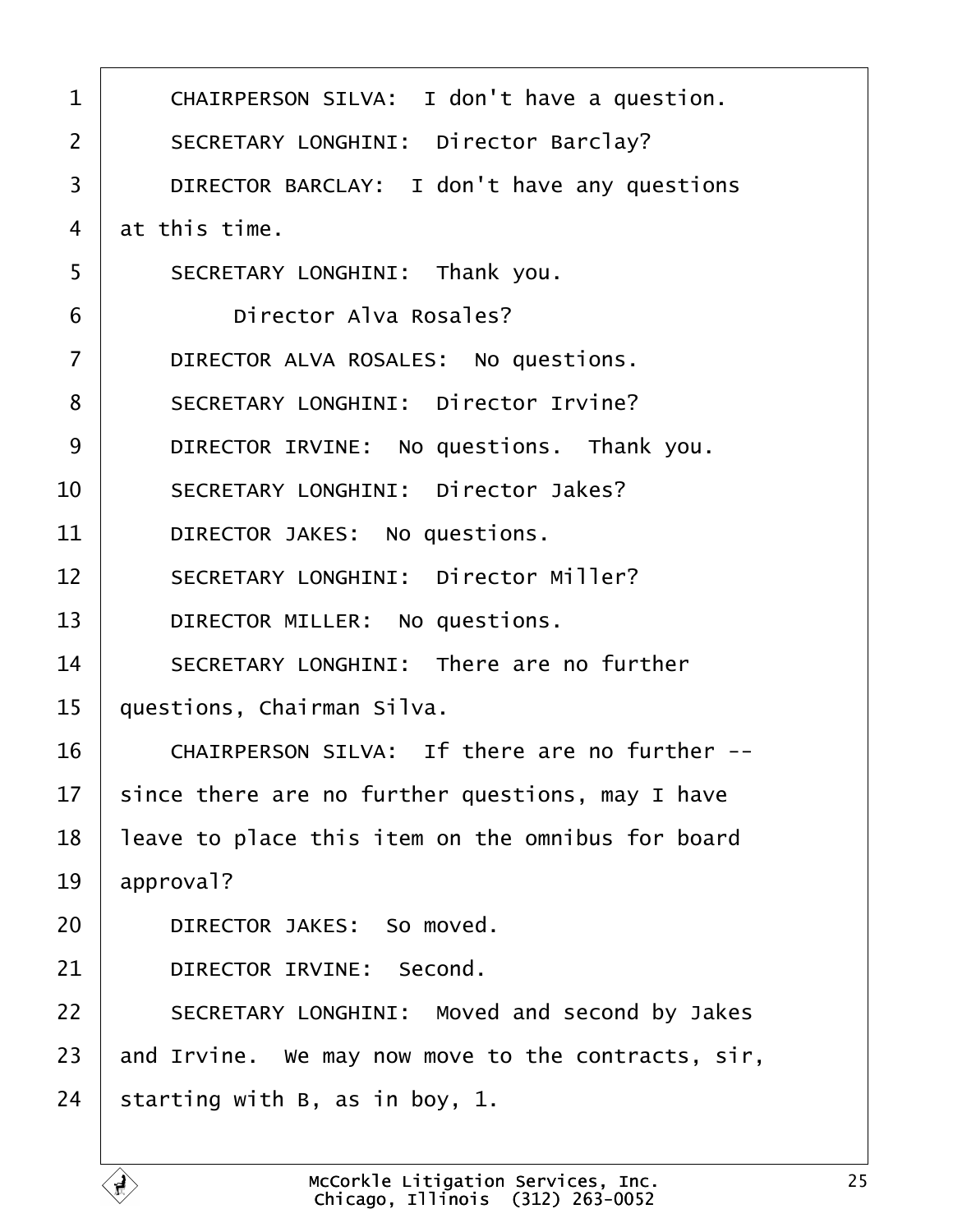<span id="page-25-0"></span>

| $\mathbf{1}$   | CHAIRPERSON SILVA: Our next order of business    |
|----------------|--------------------------------------------------|
| $\overline{2}$ | is Contract Number B-1, a change order to a      |
| 3              | materials contract.                              |
| $\overline{4}$ | SECRETARY LONGHINI: Questions, Chairman?         |
| 5              | CHAIRPERSON SILVA: I don't have a question.      |
| 6              | SECRETARY LONGHINI: Okay. Director Barclay?      |
| $\overline{7}$ | DIRECTOR BARCLAY: No questions.                  |
| 8              | SECRETARY LONGHINI: Director Alva Rosales?       |
| 9              | DIRECTOR ALVA ROSALES: No questions.             |
| 10             | SECRETARY LONGHINI: Director Irvine?             |
| 11             | DIRECTOR IRVINE: No questions.                   |
| 12             | SECRETARY LONGHINI: Director Jakes?              |
| 13             | DIRECTOR JAKES: No questions.                    |
| 14             | SECRETARY LONGHINI: Director Miller?             |
| 15             | DIRECTOR MILLER: No questions.                   |
| 16             | SECRETARY LONGHINI: Chairman, we can proceed     |
| 17             | to $B-2$ .                                       |
| 18             | CHAIRPERSON SILVA: Our next order of business    |
| 19             | is Contract Number B-2, a jokes (phonetic) order |
| 20             | contract. I don't have a question.               |
| 21             | SECRETARY LONGHINI: Thank you.                   |
| 22             | Director Barclay?                                |
| 23             | DIRECTOR BARCLAY: I don't have any questions.    |
| 24             | SECRETARY LONGHINI: Director Alva Rosales?       |
|                |                                                  |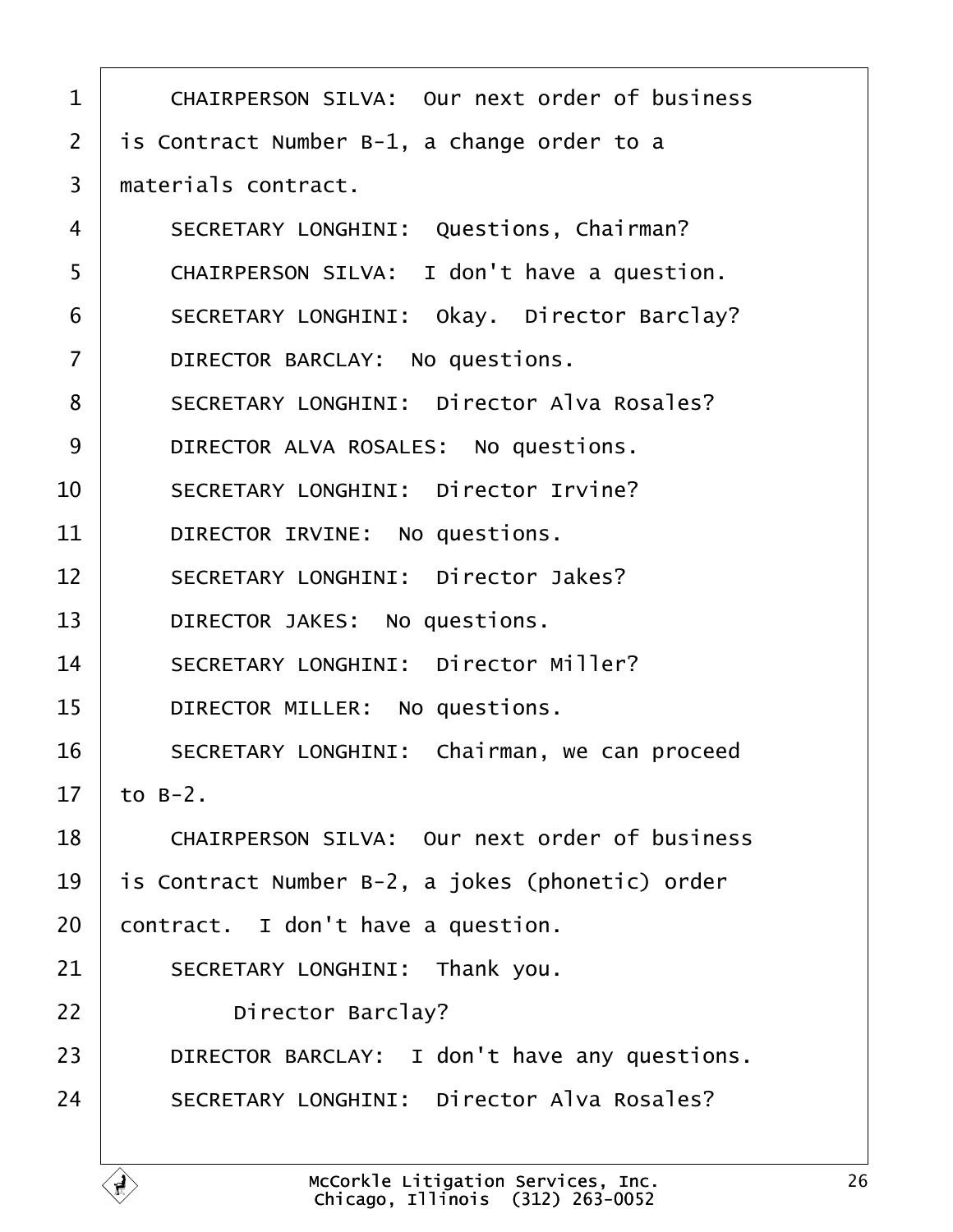<span id="page-26-0"></span>

| $\mathbf{1}$      | DIRECTOR ALVA ROSALES: No questions.           |
|-------------------|------------------------------------------------|
| $\overline{2}$    | SECRETARY LONGHINI: Director Irvine?           |
| 3                 | DIRECTOR IRVINE: No questions.                 |
| 4                 | SECRETARY LONGHINI: Director Jakes?            |
| 5                 | DIRECTOR JAKES: No questions.                  |
| 6                 | SECRETARY LONGHINI: Director Miller?           |
| $\overline{7}$    | DIRECTOR MILLER: No questions.                 |
| 8                 | SECRETARY LONGHINI: All right. We can proceed  |
| 9                 | to $F-1$ , $sir$ .                             |
| 10                | CHAIRPERSON SILVA: Our next order of business  |
| 11                | is Contract Number F-1, an investment services |
| $12 \overline{ }$ | consulting contract.                           |
| 13                | SECRETARY LONGHINI: Questions, Chairman?       |
| 14                | CHAIRPERSON SILVA: I don't have a question.    |
| 15                | SECRETARY LONGHINI: All right. Director        |
| 16                | Barclay?                                       |
| 17                | DIRECTOR BARCLAY: No questions.                |
| 18                | SECRETARY LONGHINI: Director Alva Rosales?     |
| 19                | DIRECTOR ALVA ROSALES: No questions.           |
| 20                | SECRETARY LONGHINI: Director Irvine?           |
| 21                | DIRECTOR IRVINE: No questions.                 |
| 22                | SECRETARY LONGHINI: Director Jakes?            |
| 23                | DIRECTOR JAKES: No questions.                  |
| 24                | SECRETARY LONGHINI: Director Miller?           |
|                   |                                                |

É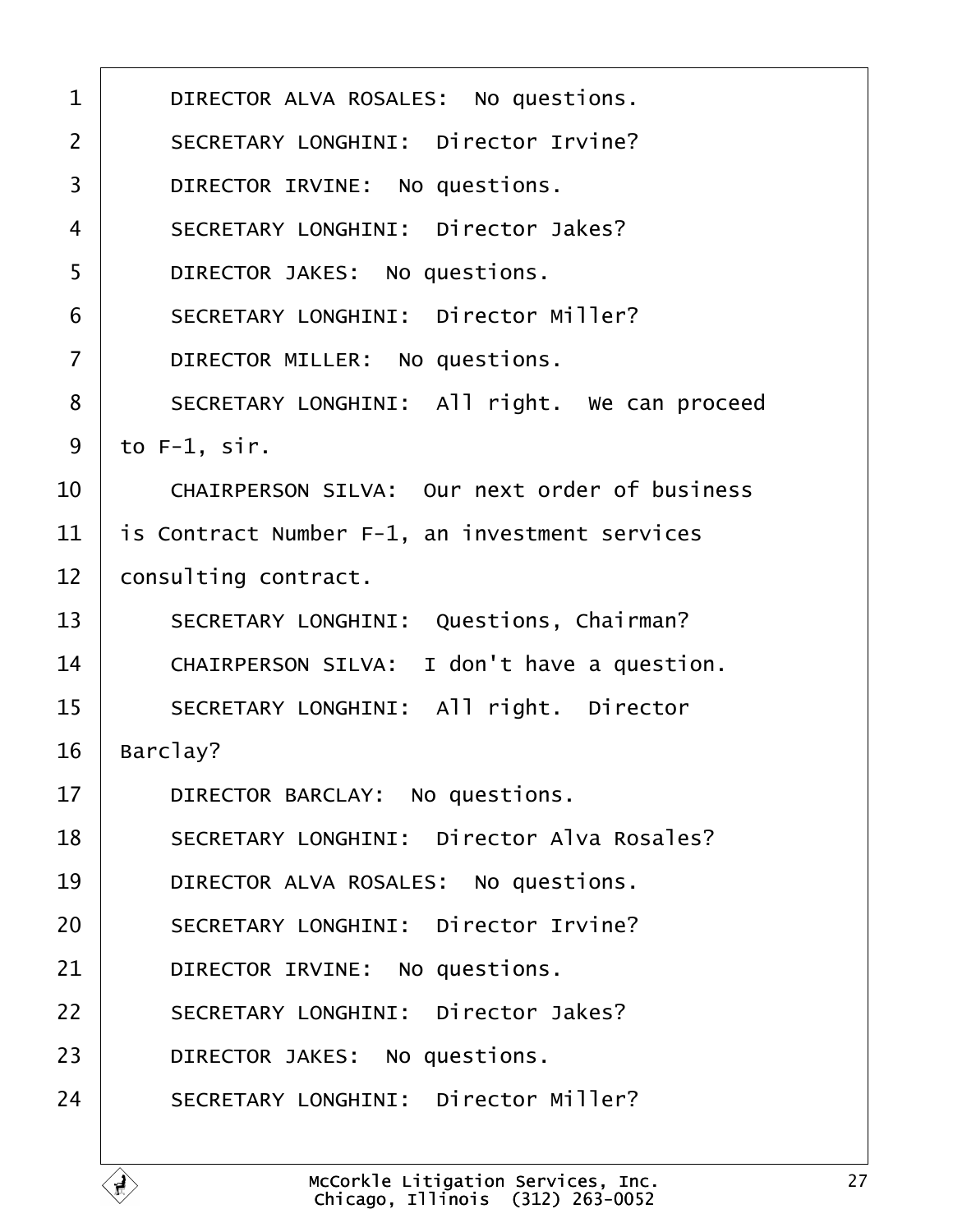<span id="page-27-0"></span>

| 1              | DIRECTOR MILLER: No questions.                      |
|----------------|-----------------------------------------------------|
| $\overline{2}$ | SECRETARY LONGHINI: All right. Move to the          |
| 3              | final contract then. G, as in girl, 1.              |
| 4              | CHAIRPERSON SILVA: Our next order of business       |
| 5              | is Contract Number G-1, a change order for          |
| 6              | technology services report. I don't have any        |
| $\overline{7}$ | questions.                                          |
| 8              | SECRETARY LONGHINI: Director Barclay?               |
| 9              | DIRECTOR BARCLAY: No questions.                     |
| 10             | SECRETARY LONGHINI: Director Alva Rosales?          |
| 11             | DIRECTOR ALVA ROSALES: No questions.                |
| 12             | SECRETARY LONGHINI: Director Irvine?                |
| 13             | DIRECTOR IRVINE: No questions.                      |
| 14             | SECRETARY LONGHINI: Director Jakes?                 |
| 15             | DIRECTOR JAKES: No questions.                       |
| 16             | SECRETARY LONGHINI: Director Miller?                |
| 17             | DIRECTOR MILLER: No questions.                      |
| 18             | SECRETARY LONGHINI: Since there are no              |
| 19             | questions, Chairman Silva, we need to remove this   |
| 20             | contract from the omnibus, so we need to vote on it |
| 21             | right now.                                          |
| 22             | CHAIRPERSON SILVA: I will now entertain a           |
| 23             | motion to recommend board approval of Contract      |
| 24             | Number G-1.                                         |
|                |                                                     |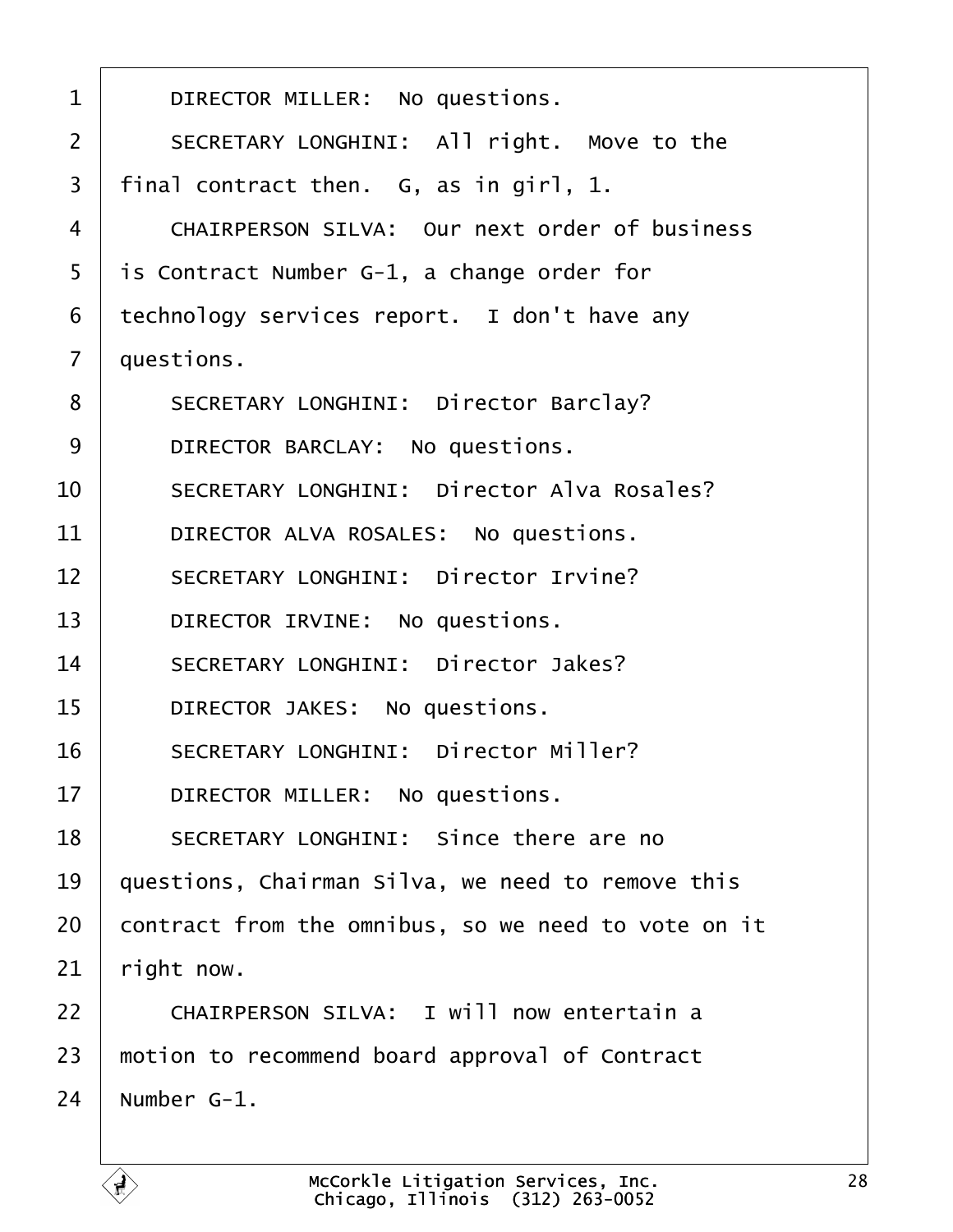<span id="page-28-0"></span>

| $\mathbf 1$    | DIRECTOR JAKES: So moved.                           |
|----------------|-----------------------------------------------------|
| $\overline{2}$ | DIRECTOR IRVINE: Second.                            |
| 3              | SECRETARY LONGHINI: Moved and seconded by           |
| 4              | Directors Jakes and Miller [sic]. I'll now take a   |
| 5              | rollcall vote.                                      |
| 6              | Director Barclay.                                   |
| $\overline{7}$ | DIRECTOR BARCLAY: Yes.                              |
| 8              | SECRETARY LONGHINI: Director Alva Rosales.          |
| 9              | DIRECTOR ALVA ROSALES: I'll abstain.                |
| 10             | SECRETARY LONGHINI: Director Irvine.                |
| 11             | DIRECTOR IRVINE: Yes.                               |
| 12             | SECRETARY LONGHINI: Director Miller.                |
| 13             | DIRECTOR MILLER: Yes.                               |
| 14             | SECRETARY LONGHINI: Director Jakes.                 |
| 15             | DIRECTOR JAKES: Yes.                                |
| 16             | SECRETARY LONGHINI: Chairman Silva.                 |
| 17             | CHAIRPERSON SILVA: Yes.                             |
| 18             | SECRETARY LONGHINI: That motion is approved         |
| 19             | with five yes votes and one abstention by Director  |
| 20             | Alva Rosales. So, Chairman, you may now proceed to  |
| 21             | 5A.                                                 |
| 22             | CHAIRPERSON SILVA: Since there are no further       |
| 23             | questions on the contracts, may I have leave to     |
| 24             | place the Contract Numbers B-1, B-2, and F-1 on the |
|                |                                                     |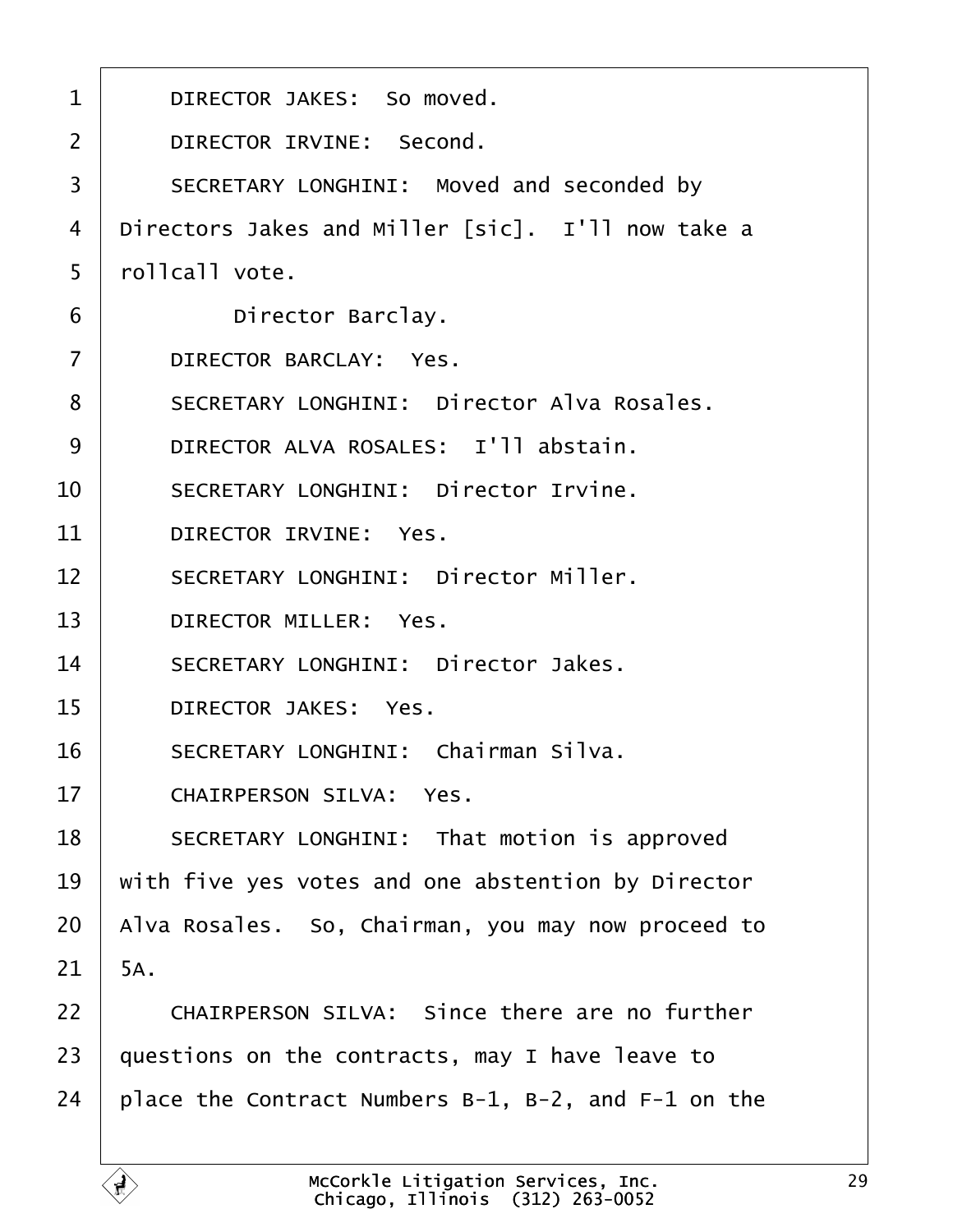<span id="page-29-0"></span>

| $\mathbf{1}$   | omnibus?                                            |
|----------------|-----------------------------------------------------|
| $\overline{2}$ | DIRECTOR JAKES: So moved.                           |
| 3              | DIRECTOR IRVINE: Second.                            |
| 4              | SECRETARY LONGHINI: Moved by Director Jakes,        |
| 5              | second by Director Miller [sic]. We can proceed to  |
| 6              | (audio cut out) B, sir.                             |
| $\overline{7}$ | Chairman Silva?                                     |
| 8              | CHAIRPERSON SILVA: Since there is no further        |
| 9              | business to come before the Committee, may I have a |
| 10             | motion to approve the omnibus and recommend the     |
| 11             | omnibus for board approval?                         |
| 12             | DIRECTOR JAKES: So moved.                           |
| 13             | DIRECTOR IRVINE: Second.                            |
| 14             | SECRETARY LONGHINI: Moved by Director Jakes         |
| 15             | and seconded by Director Miller [sic]. We'll take   |
| 16             | a vote on the omnibus.                              |
| 17             | Director Barclay.                                   |
| 18             | DIRECTOR BARCLAY: Yes.                              |
| 19             | SECRETARY LONGHINI: Director Alva Rosales.          |
| 20             | DIRECTOR ALVA ROSALES: Yes.                         |
| 21             | SECRETARY LONGHINI: Director Irvine.                |
| 22             | DIRECTOR IRVINE: Yes.                               |
| 23             | SECRETARY LONGHINI: Director Jakes.                 |
| 24             | DIRECTOR JAKES: Yes.                                |
|                |                                                     |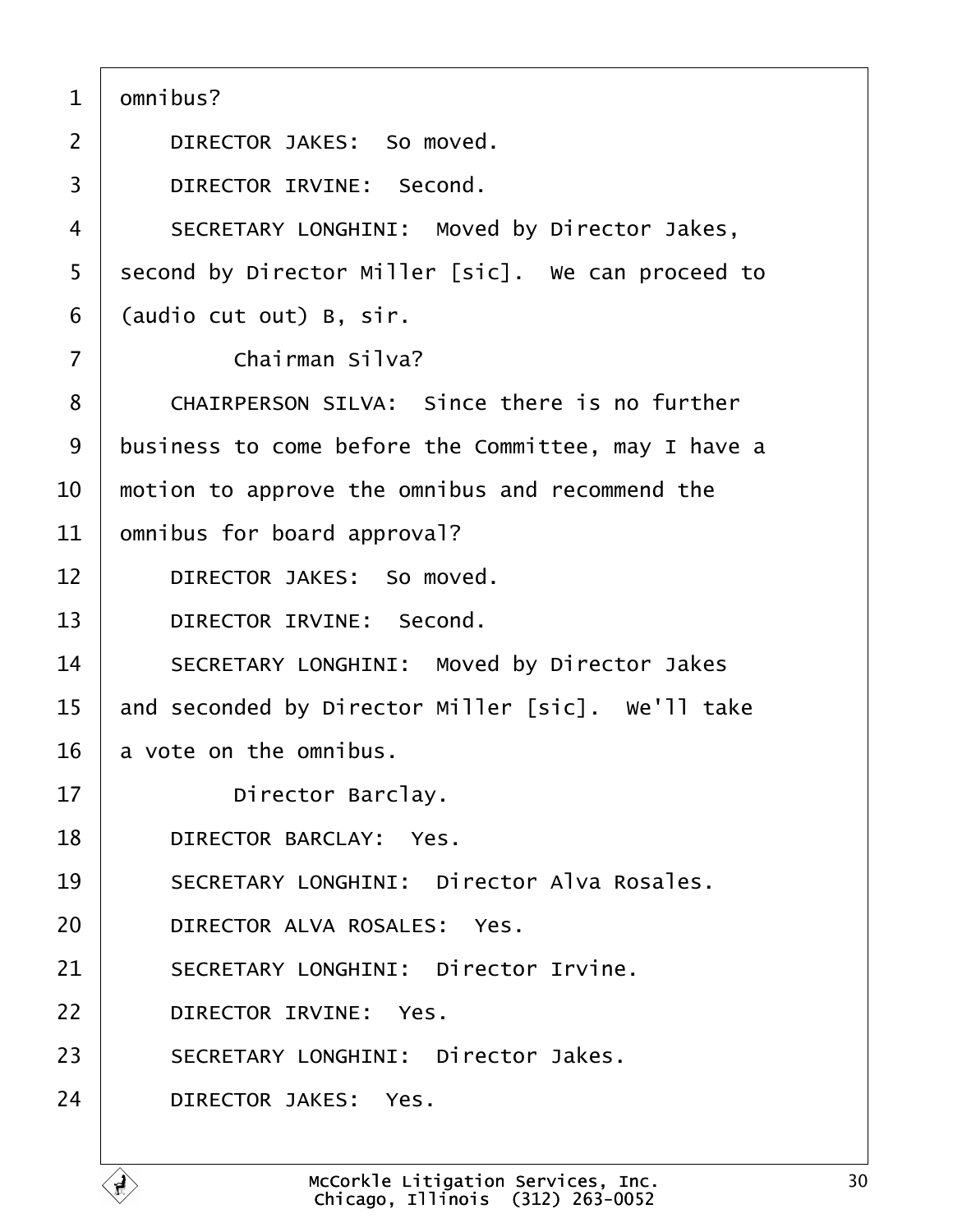<span id="page-30-0"></span>

| $\mathbf{1}$   | SECRETARY LONGHINI: Director Miller.               |  |  |  |  |
|----------------|----------------------------------------------------|--|--|--|--|
| $\overline{2}$ | DIRECTOR MILLER: Yes.                              |  |  |  |  |
| 3              | SECRETARY LONGHINI: Chairman Silva.                |  |  |  |  |
| 4              | CHAIRPERSON SILVA: Yes.                            |  |  |  |  |
| 5              | SECRETARY LONGHINI: That motion is approved        |  |  |  |  |
| 6              | with six yes votes. Agenda Item Number 6.          |  |  |  |  |
| $\overline{7}$ | CHAIRPERSON SILVA: Finally, may I have a           |  |  |  |  |
| 8              | motion to adjourn?                                 |  |  |  |  |
| 9              | DIRECTOR JAKES: So moved.                          |  |  |  |  |
| 10             | DIRECTOR IRVINE: And I second.                     |  |  |  |  |
| 11             | SECRETARY LONGHINI: Moved by Director Jakes,       |  |  |  |  |
| 12             | seconded by Director Irvine. I'll take the vote on |  |  |  |  |
| 13             | adjournment.                                       |  |  |  |  |
| 14             | Director Miller.                                   |  |  |  |  |
| 15             | DIRECTOR MILLER: Yes.                              |  |  |  |  |
| 16             | SECRETARY LONGHINI: Director Jakes.                |  |  |  |  |
| 17             | DIRECTOR JAKES: Yes.                               |  |  |  |  |
| 18             | SECRETARY LONGHINI: Director Irvine.               |  |  |  |  |
| 19             | DIRECTOR IRVINE: Yes.                              |  |  |  |  |
| 20             | SECRETARY LONGHINI: Director Alva Rosales.         |  |  |  |  |
| 21             | DIRECTOR ALVA ROSALES: Yes.                        |  |  |  |  |
| 22             | SECRETARY LONGHINI: Director Barclay.              |  |  |  |  |
| 23             | DIRECTOR BARCLAY: Yes.                             |  |  |  |  |
| 24             | SECRETARY LONGHINI: Chairman Silva.                |  |  |  |  |
|                |                                                    |  |  |  |  |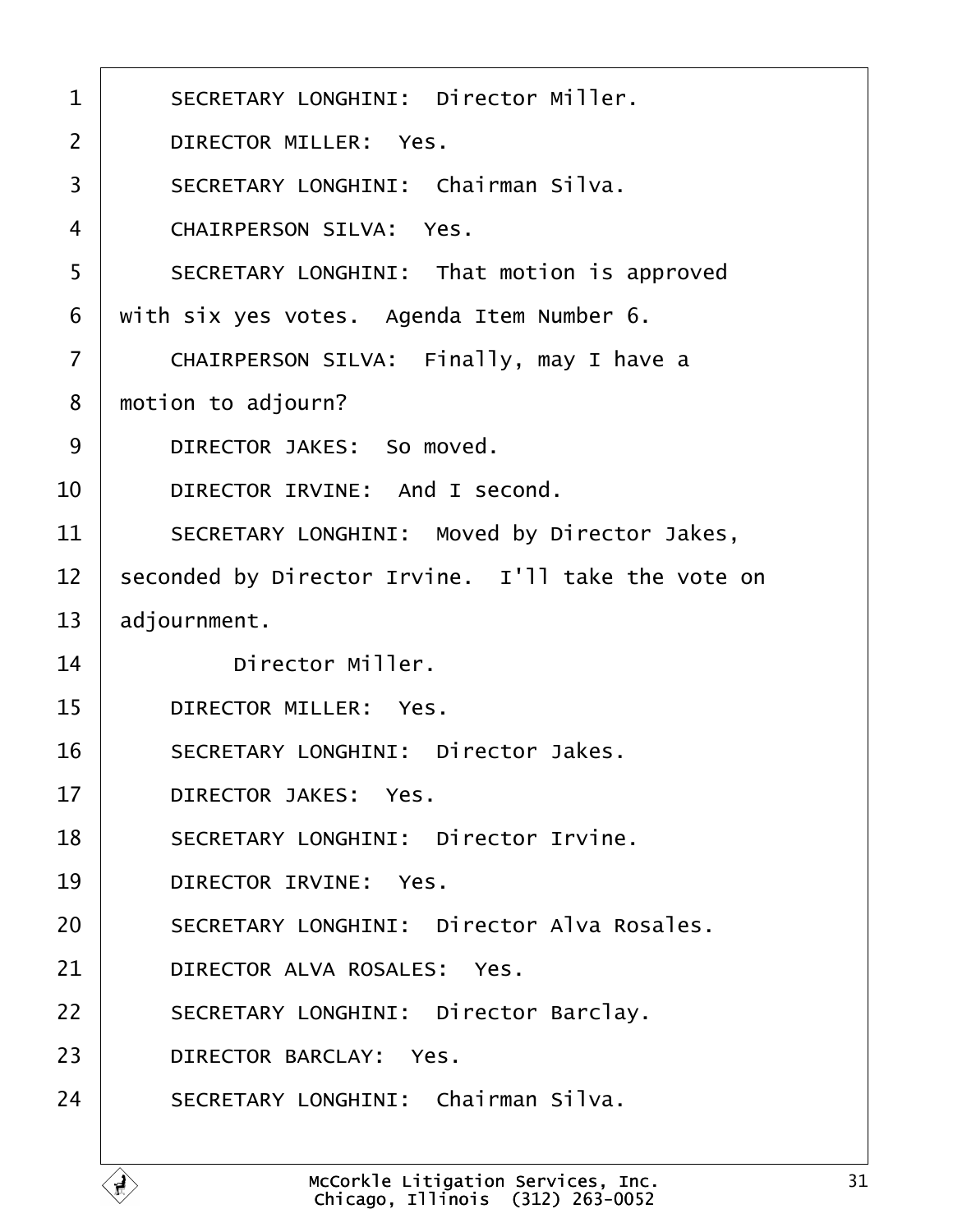<span id="page-31-0"></span>

| $\mathbf{1}$            | CHAIRPERSON SILVA: Yes.                                                |  |  |  |  |  |
|-------------------------|------------------------------------------------------------------------|--|--|--|--|--|
| $\overline{2}$          | SECRETARY LONGHINI: The motion to adjourn is                           |  |  |  |  |  |
| $\overline{\mathbf{3}}$ | approved with six yes votes and there will be about                    |  |  |  |  |  |
| 4                       | a five-minute break before the full board will                         |  |  |  |  |  |
| 5                       | meet. Thank you all.                                                   |  |  |  |  |  |
| 6                       | (which were all the proceedings                                        |  |  |  |  |  |
| $\overline{7}$          | had in the above-entitled                                              |  |  |  |  |  |
| 8                       | cause.)                                                                |  |  |  |  |  |
| 9                       | (Meeting adjourned at                                                  |  |  |  |  |  |
| 10                      | 10:01 a.m.                                                             |  |  |  |  |  |
| 11                      |                                                                        |  |  |  |  |  |
| 12                      |                                                                        |  |  |  |  |  |
| 13                      |                                                                        |  |  |  |  |  |
| 14                      |                                                                        |  |  |  |  |  |
| 15                      |                                                                        |  |  |  |  |  |
| 16                      |                                                                        |  |  |  |  |  |
| 17                      |                                                                        |  |  |  |  |  |
| 18                      |                                                                        |  |  |  |  |  |
| 19                      |                                                                        |  |  |  |  |  |
| 20                      |                                                                        |  |  |  |  |  |
| 21                      |                                                                        |  |  |  |  |  |
| 22                      |                                                                        |  |  |  |  |  |
| 23                      |                                                                        |  |  |  |  |  |
| 24                      |                                                                        |  |  |  |  |  |
|                         |                                                                        |  |  |  |  |  |
|                         | McCorkle Litigation Services, Inc.<br>Chicago, Illinois (312) 263-0052 |  |  |  |  |  |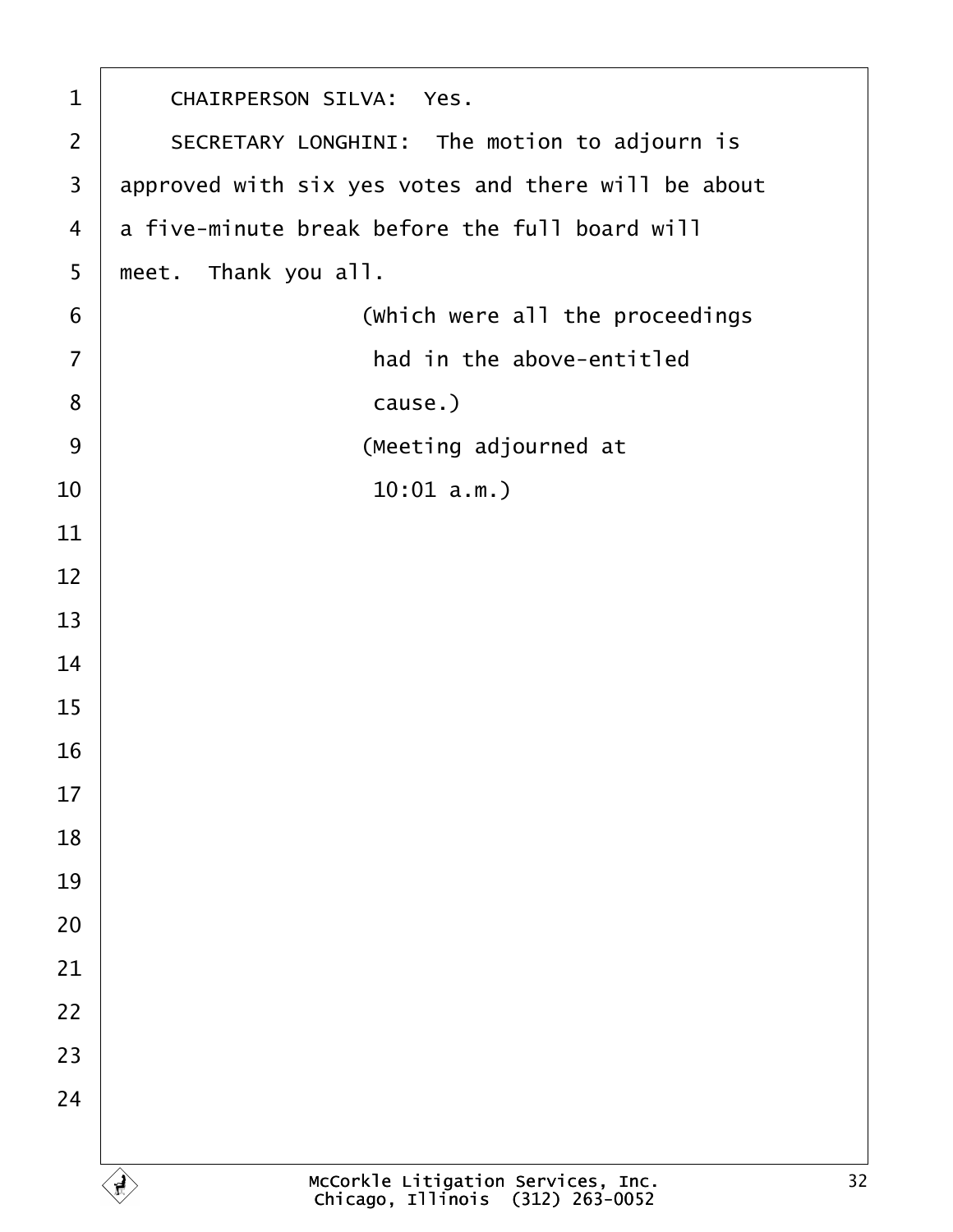1 | STATE OF ILLINOIS ) ·2· · · · · · · · · · · )· SS: 3 COUNTY OF C O O K ) 5 | Tabitha Watson, being first duly sworn, on oath says that she is a court reporter doing business in the State of Illinois and that she 8 | reported in shorthand the proceedings of said

 said meeting on said date. FOSSWATOUN  $\overline{\phantom{a}14}$   $\overline{\phantom{a}14}$ 

**If the State of Certified Shorthand Reporter**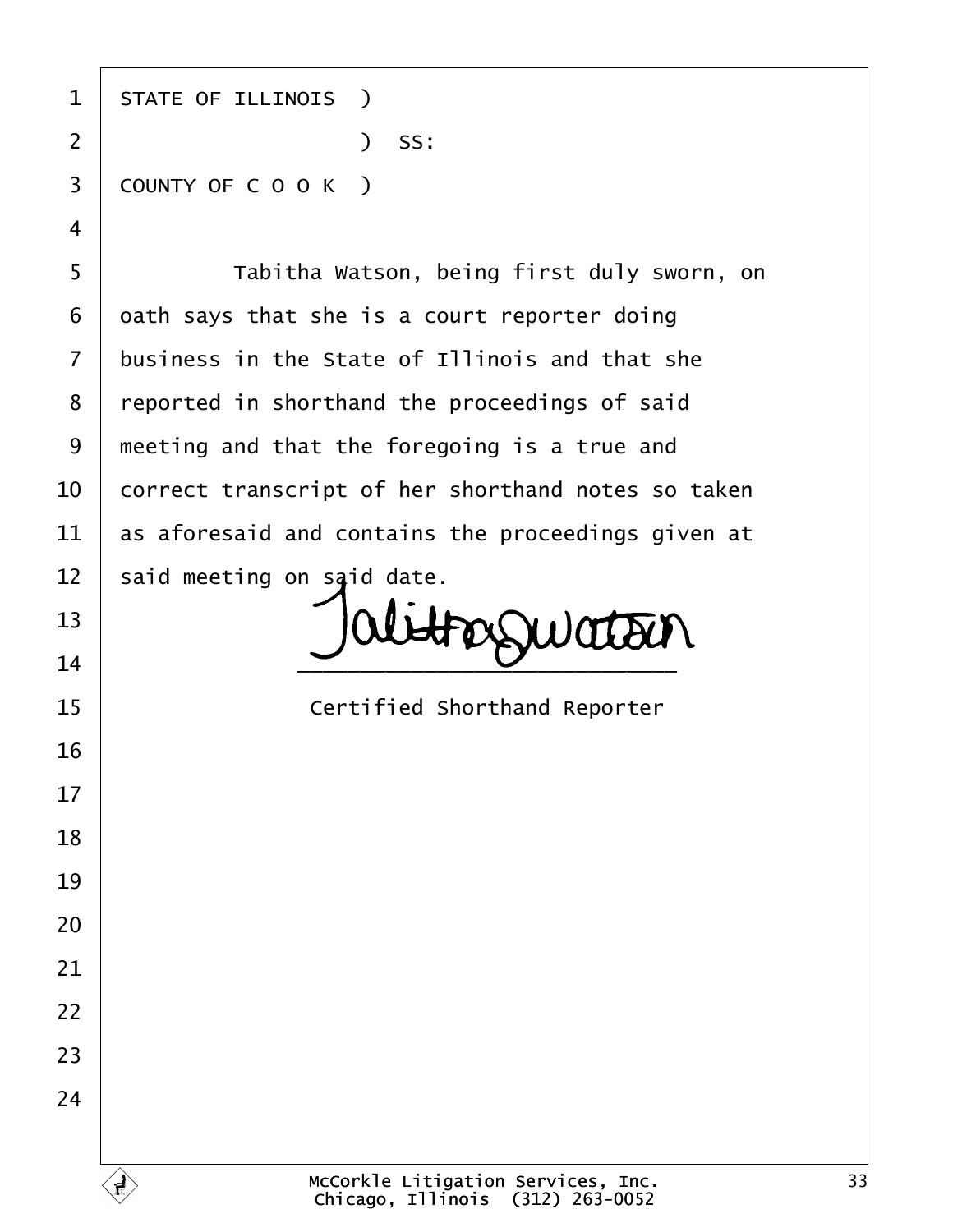|                       |                            |                                         | amended                                    |
|-----------------------|----------------------------|-----------------------------------------|--------------------------------------------|
| \$                    | $\mathbf{2}$               | 7                                       | 6:13,15,17 7:6,14,                         |
|                       |                            |                                         | 16,22 8:13,17 9:5,8,                       |
| \$1.1                 | $\mathbf{2}$               | 7                                       | 18 10:4,9 23:17<br>amending                |
| 8:4<br>\$1.5          | 5:4<br>2.7                 | 16:6<br>7(e)                            | 23:8                                       |
| 24:5                  | 8:14                       | 3:14                                    | amendment                                  |
| \$10                  | 20                         | 70                                      | 23:14,18,20 24:18                          |
| 13:14                 | 13:15,17 15:21             | 17:10,12                                | amount                                     |
| \$110                 | 2015                       | 741                                     | 17:16 24:9<br>amplify                      |
| 10:8<br>\$120         | 24:19<br>2019              | 11:8<br>75                              | 20:5                                       |
| 10:10                 | 14:18                      | 16:14                                   | analyze                                    |
| \$14                  | 2020                       |                                         | 17:1,18                                    |
| 9:21                  | 3:9 23:16                  | 8                                       | annual<br>24:9                             |
| \$2<br>9:24           | 2021<br>3:11 4:5 5:8 10:23 |                                         | anticipated                                |
| \$20.5                | 12:19 14:4 23:9,15         | 817<br>11:8                             | 10:21 11:5                                 |
| 24:19                 | 24:19                      | 8th                                     | anxiety                                    |
| \$22.7                | 2022                       | 3:6                                     | 19:15                                      |
| 9:8                   | 11:3                       |                                         | approval<br>5:7 25:19 28:23                |
| \$27<br>9:4           | 2025<br>23:10,15           | 9                                       | 30:11                                      |
| \$28                  | 20th                       | 9                                       | approve                                    |
| 13:16                 | 3:11                       | 9:22                                    | 5:8 30:10                                  |
| \$3                   | 25th                       | 90                                      | approved                                   |
| 24:1                  | 14:4 22:23<br>28           | 11:9                                    | 6:2 23:16 29:18 31:5<br>32:3               |
| \$3.146<br>24:20      | 10:2                       |                                         | approving                                  |
| \$3.4                 | 29                         | A                                       | 23:9                                       |
| 23:16                 | 10:2                       | a.m.                                    | approximately                              |
| \$3.9                 |                            | 32:10                                   | 14:10<br>archaic                           |
| 24:10<br>\$38         | 3                          | above-entitled                          | 12:7                                       |
| 9:6                   | 3                          | 32:7<br>abstain                         | attain                                     |
| \$4.7                 | 6:3                        | 29:9                                    | 9:17                                       |
| 8:21                  | 3.4                        | abstention                              | attendance<br>5:1                          |
| \$4.8                 | 14:10                      | 29:19                                   | attract                                    |
| 8:20<br>\$42          | 30<br>3:12 16:6            | Act                                     | 16:22                                      |
| 9:9                   | 30-day                     | 3:15,19 18:17<br>activities             | audio                                      |
| \$5                   | 16:15,18                   | 13:22                                   | 3:9 30:6                                   |
| 13:14                 | 300                        | adding                                  | Audit<br>4:1,6                             |
| \$6<br>8:16           | 14:17<br>328               | 14:12                                   | August                                     |
| \$7.6                 | 16:9                       | addition<br>9:15                        | 3:11 5:8 14:11                             |
| 11:7                  |                            | additional                              | <b>Authority</b>                           |
| \$8                   | 4                          | 11:18 23:19                             | 3:16,21<br>award                           |
| 23:22<br>\$80         |                            | adjourn                                 | 24:8                                       |
| 10:22                 | 4<br>7:23 9:23 23:6        | 31:8 32:2                               | awards                                     |
|                       | 4.3                        | adjourned<br>32:9                       | 23:21                                      |
| 0                     | 14:12                      | adjournment                             | awesome                                    |
|                       | 4.9                        | 31:13                                   | 22:11                                      |
| 020-108<br>23:9       | 24:12<br>43                | adopt                                   | в                                          |
|                       | 15:18                      | 13:20 17:22<br>adoption                 |                                            |
| 1                     | 44                         | 14:21                                   | B-1                                        |
|                       | 16:12                      | advantage                               | 26:2 29:24                                 |
| 1                     |                            | 11:17                                   | B-2<br>26:17,19 29:24                      |
| 25:24 28:3<br>1.3     | 5                          | affordability                           | back                                       |
| 7:5                   | 5.1                        | 14:23                                   | 13:2 19:13,19 21:12                        |
| 1.5                   | 24:13                      | agency<br>15:6 19:24                    | 22:5                                       |
| 20:19                 | 5.3                        | Agenda                                  | baked<br>12:17                             |
| 10                    | 8:18                       | 5:4 23:5 31:6                           | balance                                    |
| 12:9 14:6<br>10:01    | 5Α<br>29:21                | aggregates<br>11:7                      | 21:23                                      |
| 32:10                 |                            | allowed                                 | <b>Barclay</b>                             |
| 11                    | 6                          | 21:1                                    | 4:18,19 5:22,23                            |
| 5:8                   |                            | Alva                                    | 18:8, 10 25:2, 3 26:6,<br>7,22,23 27:16,17 |
| 15                    | 6                          | 4:15,16 5:20,21                         | 28:8,9 29:6,7 30:17,                       |
| 12:10 13:15<br>15,000 | 31:6<br>60                 | 18:11,13 20:1,4<br>21:16 25:6,7 26:8,9, | 18 31:22,23                                |
| 16:12                 | 15:16                      | 24 27:1,18,19 28:10,                    | based                                      |
| 15th                  | 600,000                    | 11 29:8,9,20 30:19,                     | 11:14 19:3<br>basis                        |
| 3:9,22 4:5            | 7:6                        | 20 31:20,21                             | 6:14,16,18,19 7:3,6,                       |
| 17                    | 625,000                    | amend<br>8:20                           | 7,14,17,22,24 8:14,                        |
| 15:19                 | 24:16                      |                                         | 15, 18, 20, 21 9: 4, 9,                    |
|                       |                            |                                         |                                            |
|                       |                            |                                         |                                            |
|                       |                            |                                         |                                            |

10,19 10:4,9,11 begin behavior  $32.8$  $15.16$ beneficial  $24:1$  $12:12$ benefit 12:18 19:20 12:14,18 18:16 bigger  $20:19$  $19.18$ billion 23:17 24:20  $32:1$ 11:4 15:20 board 3:5,6,7,8 12:23 23:16 25:18 28:23 30:11 32:4 boost  $12:14$ boosted bottom 9:2 10:7 Chief bought  $17:11$ **CIP**  $25:24$  $24:2$ close breadth budget 4:1,6 6:13,14,15,16, 17, 18, 19 7: 3, 6, 7, 14, 16, 17, 21, 22, 23 8:6, 11.14.17.18.20.21 9:5.6.8.10.18.19 10:4,9,10 20:20 23:12 budgeted  $7:11,16$ building 14:20 24:3 buses 23:22 husiest 14:14 business 5:6 6:4 23:7 26:1,18 27:10 28:4 30:9  $\overline{c}$  $19:6$ 12:17 campaign  $3:17$ 13:18 Capital 23:10,12,15 24:19 capturing **CARES**  $19$ 9:11 10:14,21 18:17 15:9 carrying 20:18,21

 $3.24$ 

big

bike

bit

 $12:9$ 

boy

**Brad** 

 $4:24$ 

 $12.8$ 

break

 $5:3$ 

bus

cake

call  $4:4,7$ 

 $12:7$ 

carry

 $11:2$ 

 $32:4$ 

Carter 5:1 20:3,5 22:9 cause CDOT Chairman 3:24 4:20 5:24 12:21 18:4 23:5 24:24 25:15 26:4,16 27:13 28:19 29:16,20 30:7  $31:3.24$ **CHAIRPERSON** 4:2,4,21 5:6 6:1,4 12:1 13:5 18:6 23:7 25:1,16 26:1,5,18 27:10,14 28:4,22 29:17,22 30:8 31:4,7 challenges  $20:14$ change 16:7 26:2 28:5 changed  $13:15$ charging  $23:23$ Chicago 3:5,8,15,21 24:2,13 5:2 6:7 13:8 23:16,17 Clean 8:5 21:18 closely  $7:15,21$ **CMAP** 23:24 coffers 12:16 collecting  $21:17$ comments 18:14 committee 4:1,6,23 5:7 30:9 commodities  $11:10$ communities  $14.22$ compared 14:18 16:13 17:6 comparing  $16.59$ component  $12:23$ concern 15:5 19:16 concerns concludes 11:21 23:4 conditions 11:14,18,19 conduct consulting  $27:12$ continue 6:21 8:2,12 9:13 12:17 16:24 17:1,18, continued continues  $8:59:22$ 

McCorkle Litigation Services, Inc. Chicago, Illinois (312) 263-0052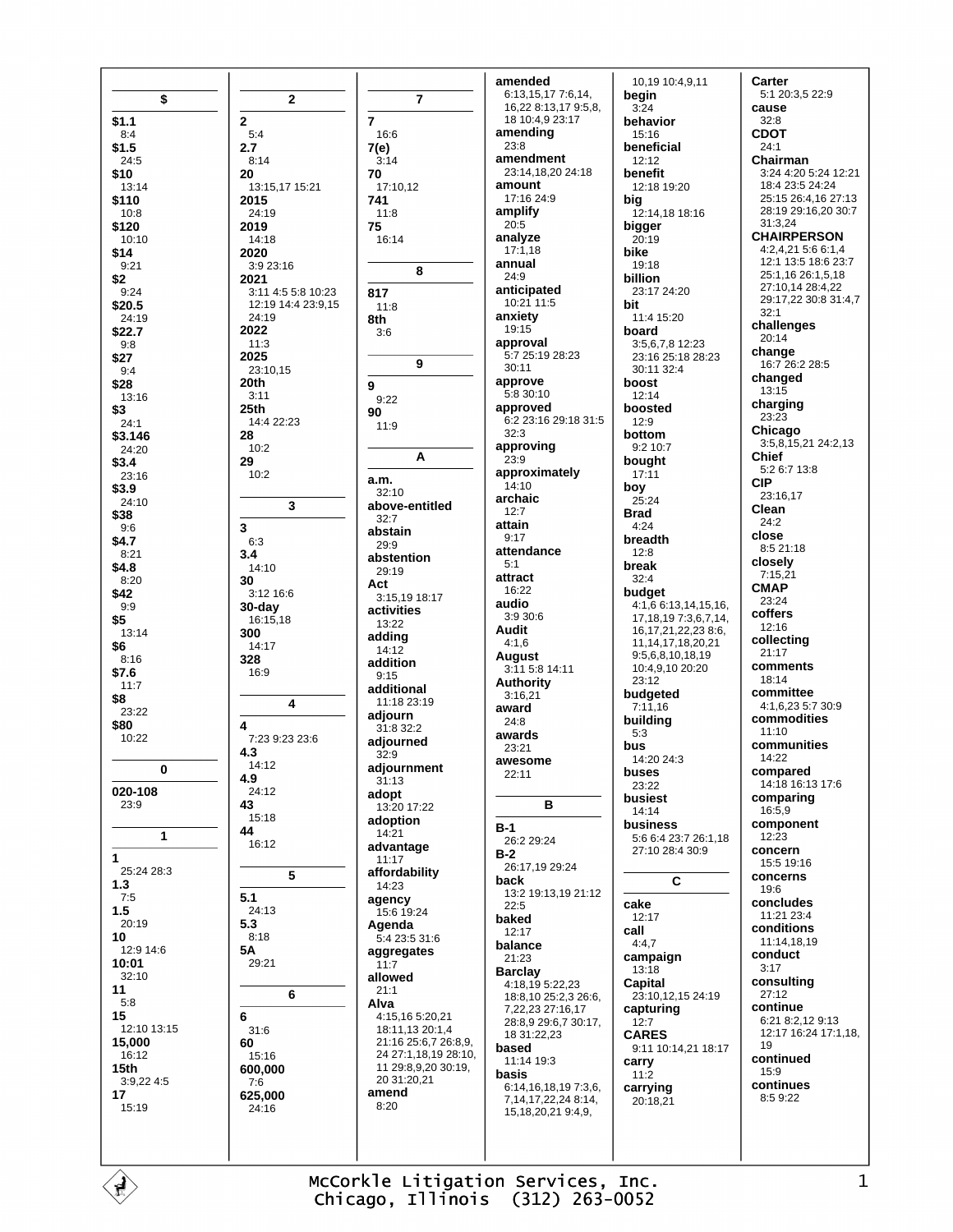contract 26:2,3,19,20 27:11, 12 28:3,5,20,23 29:24 contracts  $25.23.29.23$ controls  $8:3$ Correct  $22.21$ costs 18:16 Counsel  $4:24$ couple 14:5 15:12 18:14 **COVID** 19:12 COVID-19  $3:10$ creativity  $22.4$ **CRRSA**  $11:1$ **CT**  $13.16$ **CTA** 13:11,21 14:6 15:13  $17.23$ CTA's 13:8 24:10,12 **CTA-ONLY**  $13.16$ curious 19:2,8 Curran 23:10.11.12 current 12:2 16:19 cut 3:9 30:6 cyber  $24:11$ D damages  $8:10$ data 19:4 21:18 day 13:11 20:19 22:22 days  $3:12$ declaration  $3.13$ decline 15:6.8 16:18 decreasing 13:17 dedicated  $24.14$ deliver 14:6 delivering  $14:9$ delta  $14:2$ demonstrating 14:23 demonstration  $24:4$ **Department**  $24:14$ **Deputy**  $4:24$ determined  $3.16$ development  $24:18$ 

difference 18:17 difficult  $21.2$ **Director** 4:9,10,11,12,13,14, 15, 16, 18, 19 5: 9, 10, 14, 15, 16, 17, 18, 19, 20,21,22,23 18:8,10, 11,13 20:1,3,4 21:16 22:1,3,7,8,16,17,24 25:2,3,6,7,8,9,10,11, 12, 13, 20, 21 26: 6, 7, 8,9,10,11,12,13,14, 15,22,23,24 27:1,2, 3,4,5,6,7,15,17,18, 19, 20, 21, 22, 23, 24 28.1 8 9 10 11 12 13.14.15.16.17 29:1. 2.6.7.8.9.10.11.12. 13, 14, 15, 19 30: 2, 3, 4.5.12.13.14.15.17. 18, 19, 20, 21, 22, 23, 24 31:1,2,9,10,11, 12, 14, 15, 16, 17, 18, 19,20,21,22,23 **Directors** 5:12 29:4 disaster  $3.13$ discount  $13.12$ discussion  $20.8$ dollars  $10:2$ Dorval  $5.1$ dovetails  $8:23$ downfall 19:10 downfalls  $19.5$ downside  $19.21$ drastic  $15:4$ draw  $10:20.22$  11:6 draws 10:14 Drive  $24:2$ driven 14:20 dropping  $9:2:10:7$ due 3:9 9:15 13:24 14:15 15:10 18:19 24:18 E efficiency 18:19 electric 23:22 24:3 electrified  $24.6$ encourage 17:21 encouraging<br>13:20 14:24 16:1 19:22 end 13:23 entertain  $28.22$ essentially  $6:177:4$ 

existina flat flip expectations 7:16.20 9:19 expected 6:21 7:19 expenses  $8.21293$ experience experiment explain exponential 14:16 16:8 extended 22:19,22 free F fuel full 27:9.11 29:24 fun 11:22.23  $10.16 15.8$ 13:9,24 14:7 15:8 farebox 6:12 7:10  $G-1$  $11.24$   $13.21$   $14.1$   $46$ gas  $15.718.21$ favorabilities favorability girl  $9.82410.910$ favorable give 8:12,179:5,6,9,18 features Federal 10:15 23:22 24:4 figures 24:8 28:3 finalizing 24:16 31:7 finance 4:1.6 6:5 23:4.13 financial  $5:26:720.15$  $5:36:5.612:4$ 

exist

 $17:21$ 

 $13.12$ 

20:11

 $21:1$ 

 $12:1$ 

extend

 $14:3$ 

 $F-1$ 

**FAB** 

faced

 $20.14$ 

facing

 $21:14$ 

fact

fairly

fall

fare

 $7:15$ 

 $17.20$ 

 $16.15$ 

fares

 $10:3$ 

fear

 $20:16$ 

24:6

figure

 $21:19$ 

18:24

 $11.12$ 

**Finally** 

find

Fine

fiscal

23:9

 $22.5$ 

final

five-minute  $32:4$  $7.5$  $7.810.13$ focus 19:11 follow  $12.24$ foreseeable 11:16 form 6:11 10:5 format  $3:8$ formula  $12:7$ forward 12:17 21:11.15 fourth  $24:8$  $6:24$  $8.711.12$ 12:8 16:15 32:4  $13:21$ fund  $23.22$ funding 9:13,15,17 10:1,12, 15,19 11:1,2 24:3,10 funds 9:12 10:21 23:24 24:5.17 future 11:16,20 G 28:5.24  $11:15$ General  $4:24$ 28.3 6:24 13:9 16:5 good 3:4 4:2,3 6:6 13:7 20:1 22:17.18 23:11 Governor  $3.11$ grain  $20:24$ grant 23.22.24.9 great 14:19 18:22 20:1 21:17.23 22:24 23:1 Greg  $3:4$  13:6 group  $15.18$ grow  $21:11$ growth 14:16 15:10 16:8.11. 12, 14, 21 17: 4 guess 18:14 19:6

н haircut  $6.22$ half 7:12.13.22 8:13 23:1 happening 13:22 **happy**<br>12:19 24:21 head  $3.15$ heads  $21.5$ hear 19:15 hearing  $18.22$ heavy  $20:24$ helped  $9:17$ helpful  $9:11$ highlights  $14:5$ hit  $20.20$ house 10:18,19  $\blacksquare$ **ICE**  $10:1$ identify 17:20 impact  $12:2$ impacted  $15.15$ Improvement  $23.10$  15  $24.20$ in-person  $3.1720$ include  $23.2024.8$ includes 24:10 income 21:22 incorporate  $23.19$ increase 14:8,18,20 15:10 16:9 17:9 19:10 24:18 increasing  $19.22$ indicating 15:19 16:21 indicative  $21:9$ indicator 15:24 individuals 13:20 14:24 17:11, 22 19:13 23 infrastructure  $23.23$ initially 13:23 injuries  $8:10$ innovation 13:8 21:10 insight  $16:4$ 

install  $24:6$ investment  $27.11$ involved  $21.21$ **Irvine** 4:13,14,18 5:10,12, 18,19 22:2,3 25:8,9, 21,23 26:10,11 27:2, 3 20 21 28:12 13 29:2,10,11 30:3,13, 21.22 31:10,12,18,  $19$ issue  $20:15$ issued  $3.7$ item 5:4 23:5 25:18 31:6  $\overline{1}$ **Jakes** 4:11,12,18 5:9,12, 16,17 22:7,8 25:10, 11,20,22 26:12,13 27:4,5,22,23 28:14, 15 29:1,4,14,15 30:2,4,12,14,23,24 31:9,11,16,17 Jansen  $A.24$ Jeremy  $5:36:5.612:1,4.24$ 17:24 18:3,5,15  $22.10$ job  $20:221:2322:11.17$ 18 jokes 26:19 July  $6:8.10$ K keeping  $18.15$ key 14:5 15:12.24 kind  $12:8$ kudos 18:20 L labor  $8:3$ large  $14:21$ larger  $9:16$ launch  $13:11$ launched 13:10 18 16:20 leadership  $22.13$ leave 25:18 29:23 leaves  $7.410.1$ let alone  $12:14$ level  $21.3$ levels  $7:11$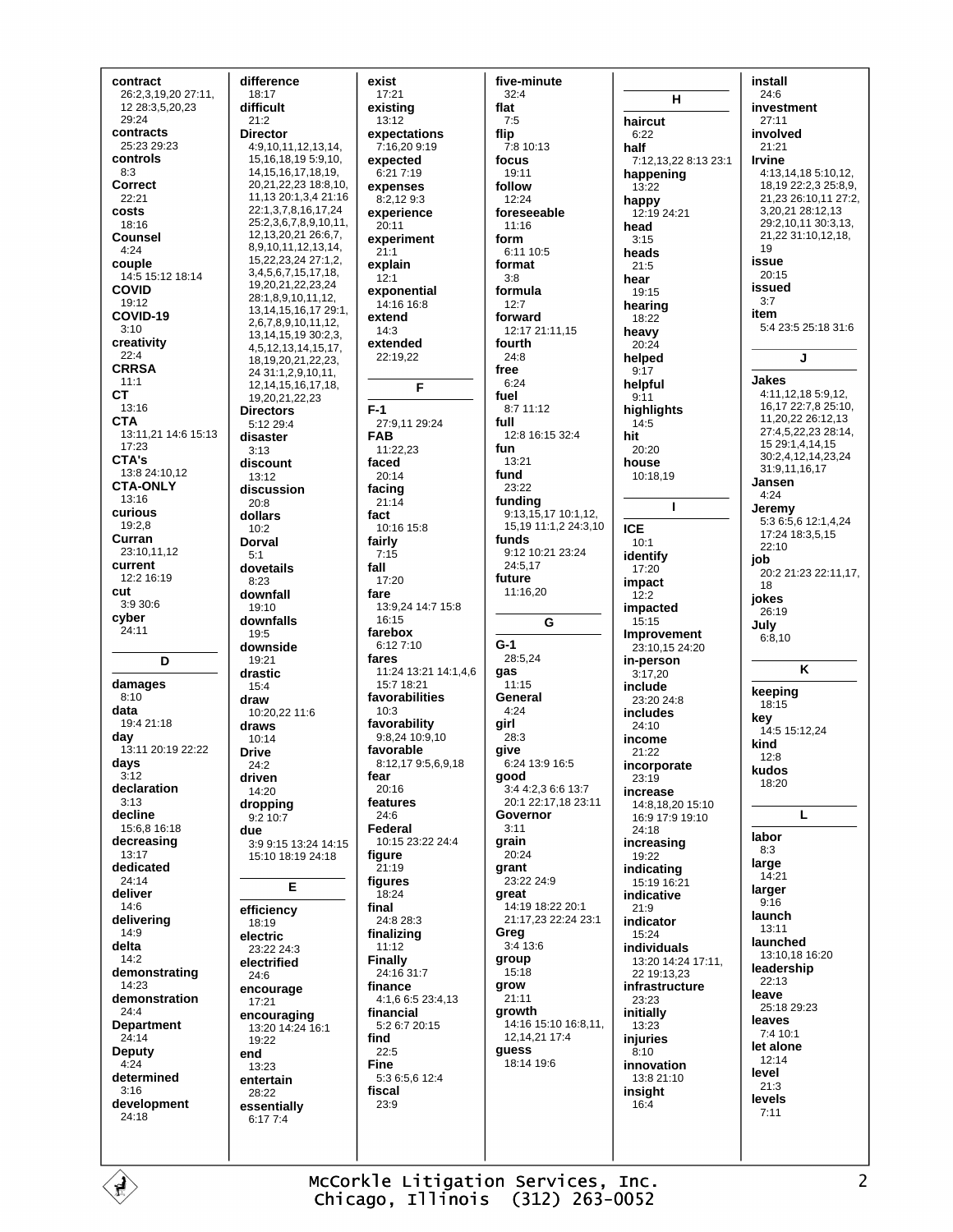light  $\overline{3:}17$ lines  $9.2$ **Incked** 11:11.16 Lollapalooza  $14:15$ long  $18.18196$ Longhini 3:4,5 4:3,8,11,13,15, 17,20,22 5:11,16,18, 20,22,24 6:2 12:21 18:2,7,11 22:1,7,15 23:3 24:23 25:2,5,8, 10,12,14,22 26:4,6, 8, 10, 12, 14, 16, 21, 24 27:2468131518 20 22 24 28 2 8 10 12.14.16.18 29:3.8. 10.12.14.16.18 30:4 14.19.21.23 31:1.3. 5, 11, 16, 18, 20, 22, 24  $32:2$ lost 20:17 lot 15:19 19:15 20:8 low 23:21 low-income  $14.22$ lower  $6.23$ M made 18:16 make 11:19 13:1 16:16 18:14 management  $24:12$ manifesting  $12:20$ market  $11.14$  18 19 marketing  $13:18$ **Material**  $8:4$ materials  $26.3$ meaning  $11:5$ means  $3.18$ meet  $32:5$ meeting 3:17 4:1,5 5:2,7 32:9 meetings 3:15,19,20.21 members 4:23 12:23 **Memorial** 13:11 22:22 mentioned  $16.7$ metrics 15:12 **Michelle** 23:10 11 24:23 **Miller** 4:9,10,18 5:14,15 22:16,17,24 25:12, 13 26:14, 15 27:6, 7, 24 28:1,16,17 29:4,

12,13 30:5,15 31:1, 2.14.15 million 7:5,12,13,22,23 8:4, 13.16.18.20.21 9:4. 68921222324  $10.28102211.78$ 14:6.10.12.13 20:19 23:22 24:1,5,10,12, 1319 minus 7:11 9:23 minutes  $5.7$ missing  $4:17$ mitigation  $24:11$ **Molly** 11:23 13:1,4,6,7 18:2 19:9 22:11.18. 21 23:2 Molly's  $20:6$ moment  $9.12$ monitor 21:19 month 6:8 7:4 8:9 10:2 11:6  $12.2$ months 6:12 10:6,24 17:10 morning 3:4 4:2,3 6:6 13:7 23:11 motion 5.8 6.2 28.23 29.18 30:10 31:5.8 32:2 move 12:17,22 15:1 17:19, 22 23:5 25:23 28:2 moved 5:9.11 25:20.22 29:1.3 30:2.4.12.14  $31.911$ N natural  $11:15$ needed 10:20 needing  $11.6$ net 8:19 24:18 netted  $9.7$ nice  $8:22$ no-emission  $23.21$ nonfarebox  $7:2.19$ normal 21:3.14 note  $15:13$ notice-of-changed  $3.8$ **November** 14:4 22:19,23 23:16 number 5:4 6:3 15:21 20:20 23:6 26:2 19 27:11 28:5.24 31:6 numbers 6:9 7:9 8:23,24 10:7  $29.24$ 

 $\Omega$ Office  $3:7$ Officer 5:3 6:7 13:8 omnibus 25:18.28:20.30:1.10 11,16 one-day 13:13,14 14:17 15:2  $16.7$ one-day-pass  $14.18$  24 20.11 ongoing  $3:18$  14:1 online  $9:16$  12:2,4,6,8,11, 12.15 open 3:14,19 11:22 operating  $9.3$ opportunities  $17.2122.10$ opportunity 20:23 order 4:5 5:6 6:4 23:7 26:1,2,18,19 27:10  $28.4.5$ ordinance 23:8 original 6:14, 16, 18 7: 3, 7, 14, 17,23 8:14,18,21 9:6,10,19 10:4,10 originally 10:20 11:5 outer  $11:13$ overpriced  $20.13$ P package  $10.15$ pandemic 3:10,13,18 12:15 20:23 22:10 part 9:15 16:17 24:1 pass 13:12,14,15,16.17 14:15,17,19 15:2,4, 14, 15, 17, 22 16: 6, 7, 13, 14 17: 7, 11, 13, 17, 22 passes 6:15 7:13 16:1.5.23 17:1,3 20:7,16 past  $20:15$ patterns  $19:13$ pay-as-you-ride  $16.16$ pay-per-ride 15:1 pay-per-use 16:6, 15, 21, 23 17:3. 8 14 15 people 16:1,2,3 17:2 19:15 20:19 22:5 percent 11:9 12:10 14:17 15:16 18 19 21 16:9

12.14 17:10.12 perform 9:22 15:13 performance  $9.1410.11$ performers  $R \cdot R$ period 3:12 17:8.15 permitted  $3.19$ phonetic 23:24 26:19 pilot  $13.2424.5$ place 3:22 25:18 29:24 planned  $13.23$ planning  $24.17$ point 8:1 17:5 20:10 21:20 **Police**  $24.14$ Poppe 11:23 13:1,6,7 19:9 22:21 23:2 portfolio  $9.17$ portion  $10.23126$ positive 6:13,18 7:10,12,23 8:4,11,20,21,229:21  $10:17$  19:24 positives  $10.7$ post-promotion  $16:10$ power  $8.711.15$ practical  $3.16$ pre  $16.9$ pre-promotion 16:10.19 17:13 16 pre-promotional 16:13 prepared  $11:21$ present 4:12,23 23:14 presentation  $13.1$ presently  $21.7$ **President** 5:1 20:3,5 22:9,14 pretty  $7:21$  8:5 previous  $12 - 5$ price 20:9 21:20 prices  $15.4$ pricing  $20:6$ primarily 14:20 prior  $6:12$ **Pritzker**  $3:11$ proceed 5:4 26:16 27:8 29:20  $30.5$ 

proceedings 3:2 32:6 product 14:11 19 24 products 13:12 18 14:7 16 program 23:10,15 24:2,3,17,  $20$ project  $24.511$ promotion 16:17,20 22:18 promotional 11:24 13:13.20.24 14:1,3,5,7 15:7,14,  $17.22.16.15.17.7$ 11 13 17 18 21 23 promotions 13:9 proposing  $23:18$ provide 24:3,14 prudent  $3:17$ **PTF** 9:21 10:1 public 3:20,21 9:13,14,16 10:12,19 18:23 purchase  $11.11$ purchased  $15:14$ purchases 11:13.19 **Pursuant**  $3:14$ pursue  $21:11$ put  $21:5$ Q **auestion** 25.1 26.5 20 27.14 questions 11:22 12:22 13:2 18:1,5,9 22:2,3,8,16 24:22 25:3,7,9,11, 13, 15, 17 26: 4, 7, 9, 11, 13, 15, 23 27: 1, 3, 5,7,13,17,19,21,23 28:1,7,9,11,13,15, 17,19 29:23 quote  $21.13$ R rail 24:7.12 ready  $3.24$ Rebate  $24.2$ receipts  $12.13$ received 6:23 10:15 12:5 recommend 28:23 30:10 record  $4.24$ recovering  $19.12$ reduce 20:16

reduced 13:13.14 reduced-fare 6:20 23 24 7:18 reduction  $15 \cdot 4$ regard 6:10,20 7:2 8:2 9:13  $10.141110$ remaining  $10.23$ remarks  $11:22$ remove  $28.19$ renewed  $3.12$ report 6:5 23:4 28:6 research  $24.5$ respondents 15:17.22 rest  $12:22$ result  $3:13$ results 6:8 9:18 11:4 12:3,9, 19 17 19 21 8 **RETT**  $9.2210.1$ return  $14:3$ revenue 15:3,6,8,10 20:17  $21:12$ revenues 6:10 8:19 9:7.15 review  $23.8$ revising 24:19 **RFP**  $11.12$ ride 15:18 16:1 19:14,17, 23 riders 14:20,21 15:14 16:22 17:6,7,15 ridership 14:3,8,14 15:10,16 17:4 19:10,22 21:4, 12.22 rides 7.1 14.6 17.9 10  $20.21$ riding<br>15:23 16:3 17:6,7, 12, 16, 22, 23 19: 13, 18.19 risen  $14.11$ risk 20:15 21:3 24:11 rode 15:19.20 roll  $4:7$ rollcall  $5.12295$ room  $16.22$ **Rosales** 4:15,16 5:20,21 18:12,13 20:1,3,4 21:16 25:6,7 26:8,9, 24 27:1,18,19 28:10, 11 29:8,9,20 30:19,

McCorkle Litigation Services, Inc. Chicago, Illinois (312) 263-0052